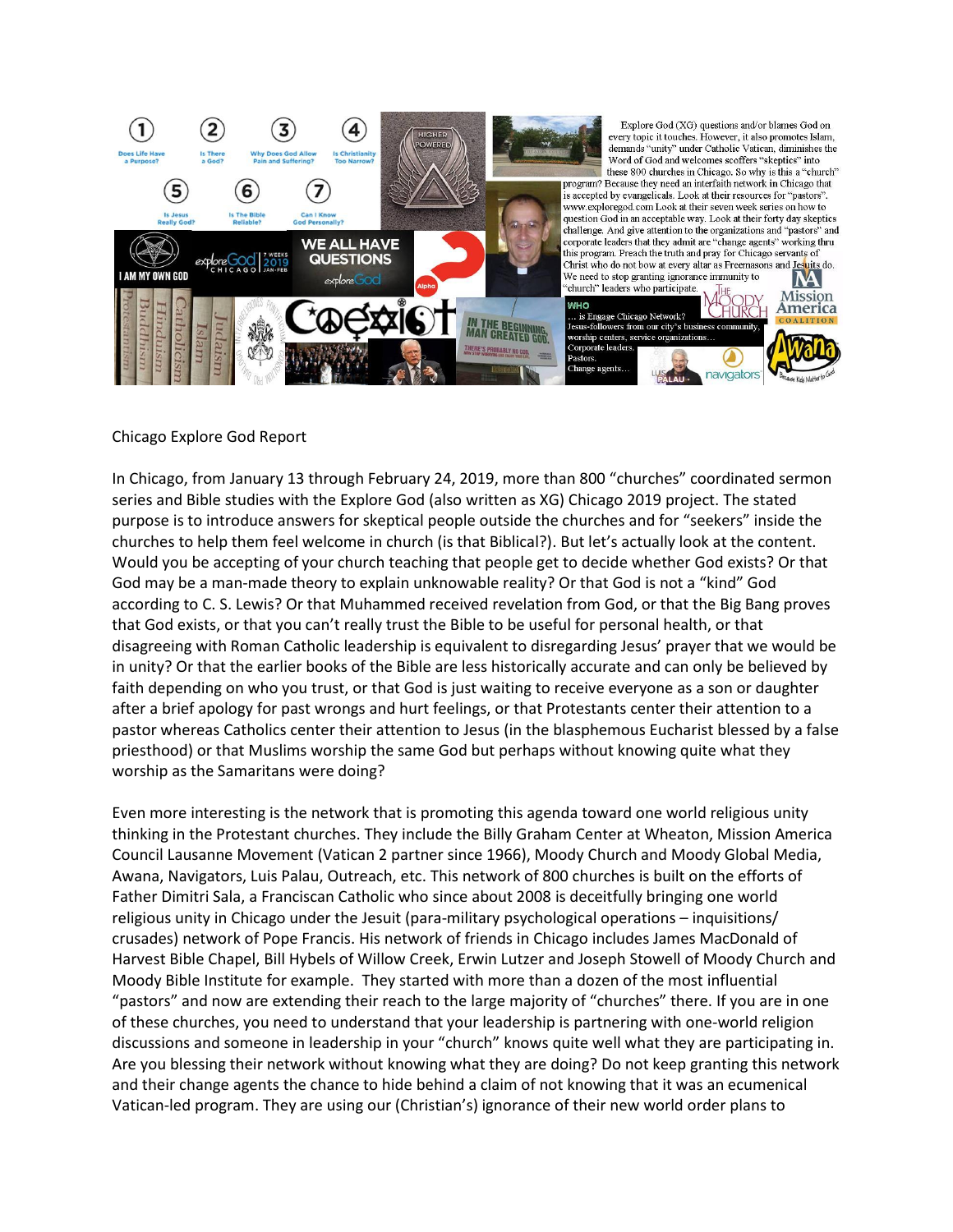conquer all of the churches in Chicago for Vatican/Jesuit authority and directives of new world change agents.

Here is their promo about who they are:

**WHO** … is Engage Chicago Network? Jesus-followers from our city's business community, worship centers, service organizations… Corporate leaders. Pastors. Change agents…

If you don't know who change agents are (which describes most pastors and corporate leaders – many of whom are Free-masons or family or partners of masons), they follow the new world order directives to pull us all in the same direction toward new systems built under the homogenous one-world government control grids.

We want to show you the 7 week journey to help "skeptics" feel welcome in the churches. We have given the link for each one, so you can read the whole article and watch the videos, but since we are limited, we will only caption the most troubling statements from each one.

In week 1, they start by painting a depressing situation in which God supposedly designed earth to be meaningless apart from doing His plan, which is only very partly helpful. They use C. S. Lewis to suggest that God built us to be attached to Him, which is only part of the truth, because God is actually the Holy one, who is Good. So it is not a selfish human-type of jealousy flaw as these people make it sound. It is just that lying, stealing, murder, adultery, imagination of demons, willful ignoring of God and blasphemy of His Name is not a useful structure on which to build anything, as well as it is also wrong on every level to commit these crimes as well as it is not God's nature to do any of these things. So why not glorify God and serve what is right and good? But this kind of description makes God sound like a bully; and as you read through their teachings, you see that they actually think this of Him.

Here are our partial clippings from week 1:

Is there any meaning or purpose in life that death does not erase?

Surprisingly, one of the most intriguing—and often overlooked—books of the Bible tackles this same inquiry. The book of Ecclesiastes answers the above question with a resounding no: "'Meaningless! Meaningless!' says the Teacher. 'Utterly meaningless! Everything is meaningless.'"<sup>3</sup>

This isn't something most people expect to find in the Bible, but there it is. The rest of the book continues to make the case that there is actually no meaning in "all the things that are done under the sun."<sup>4</sup> Wisdom and knowledge are meaningless, wealth is meaningless, pleasure is meaningless. Life is meaningless. "All of it is meaningless."<sup>5</sup>

# …further on:

God created mankind, and he created us for a specific purpose. However, we rejected that purpose (remember the story of Adam and Eve?) and have since gone to great lengths to try to create our own purpose and meaning.<sup>6</sup>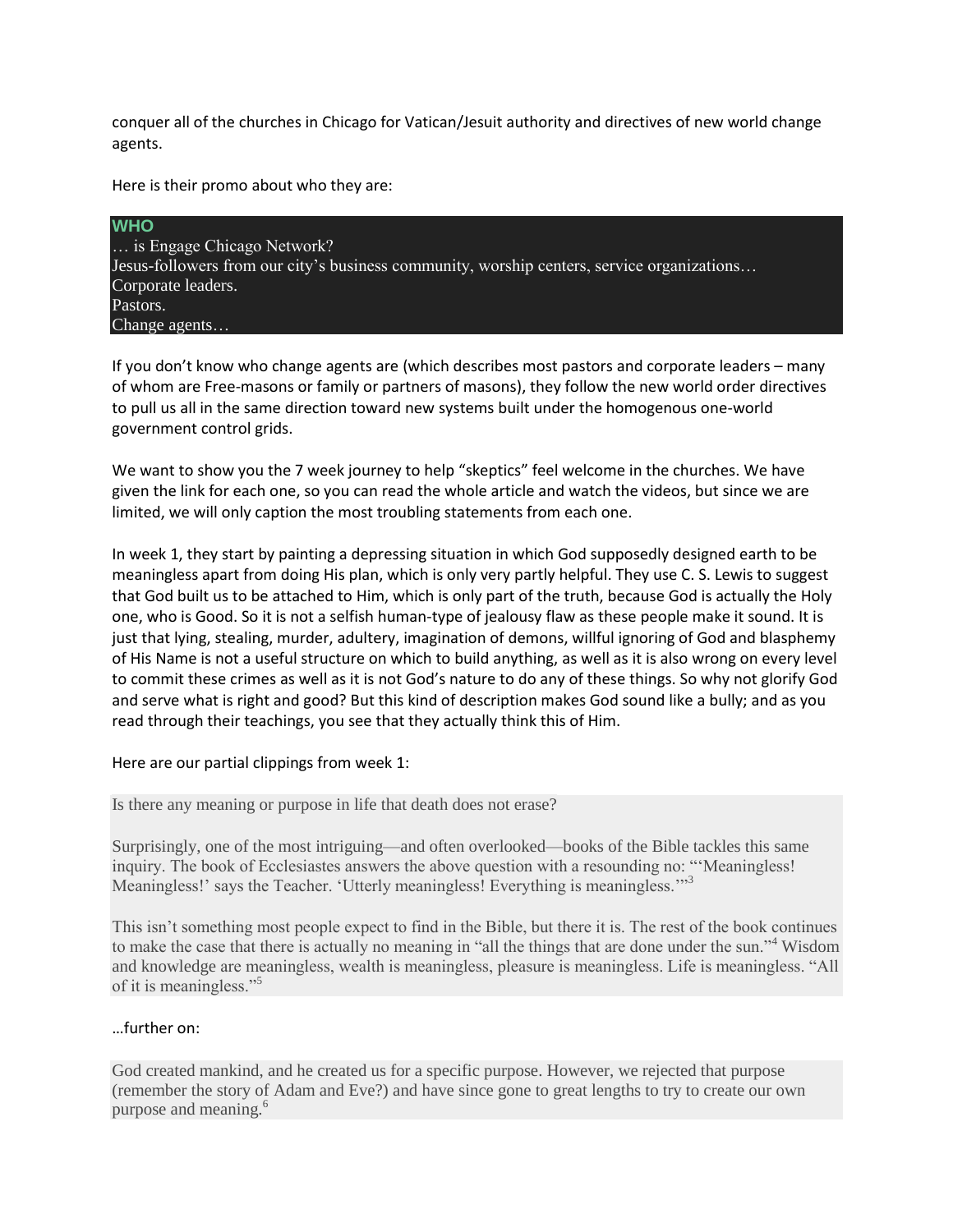#### Author C. S. Lewis put it this way:

All that we call human history—money, poverty, ambition, war, prostitution, classes, empires, slavery is the long terrible story of man trying to find something other than God which will make him happy.... The reason why it can never succeed is this. God made us: invented us as a man invents an engine. A car is made to run on petrol, and it would not run properly on anything else. Now God designed the human machine to run on Himself. He Himself is the fuel our spirits were designed to burn, or the food our spirits were designed to feed on. There is no other.<sup>7</sup>

#### …conclusion:

In the Christian understanding, life can have great purpose, but—as much as we may resist it—that purpose is found only through a [relationship with God.](https://www.exploregod.com/can-i-know-god-personally-video)

#### <https://www.exploregod.com/does-life-have-a-purpose>

Right from week 1 and week 2, you can see that they are not mindful of the things of Christ, but of the things of men – quoting Tolstoy and de Tocqueville and Lewis. From week one, their "unfortunate fact" is that all of life is meaningless without some form of God, which most secular people recognize in world government. Then in week 2, their "unfortunate fact" is that they cannot prove whether God even exists as you will see. As you progress through the weeks, you see that they are secular humanists setting up a new kingdom merging a little bit of God's truth (which they call "Christianity" – of a Roman Catholic variety as we will prove) with "solutions" to problems they blame God for creating. They also believe in evolution and regularly prove that they do not know God and do not actually want to know Him as He really is. They want to believe religion (under which title they attempt to throw faith in Christ) to be a man-made construct used by rulers to keep control of the people by offering destructive alternatives rather than actually help people know the truth. You see this from week 3 and 4 and in their explanations of the Big Bang in compatibility with God's Word which they consider to be less historically accurate the further you go back in time as they explain in their distrusting of the Scriptures in week 6. In other words, they believe themselves to hold the hidden knowledge which they carefully give only to their friends and people who enter into that knowledge through their systems of "change agents" also known as gatekeepers by those of us who have spent our lives investigating the Free-mason control grid.

Here is their conclusion on week 2:

It all comes back to the unfortunate fact that we can neither prove nor disprove the existence of [God.](https://www.exploregod.com/god) Things like beauty and morals may indicate to us that there is something more, but they prove nothing.

We are all complex creatures in a complex world, wrestling with the same fundamental questions. In the end, each of us must choose to take this data, sift through it, and make an informed decision. Is there a [God,](https://www.exploregod.com/is-there-a-god-video) or isn't there?

What do *you* think?

# <https://www.exploregod.com/is-there-a-god>

Yes, that is literally how they ended their article on the topic of Is There A God?, which is the topic of week 2 in the series. They do not want you to realize that Free-masons (and demons) do believe in the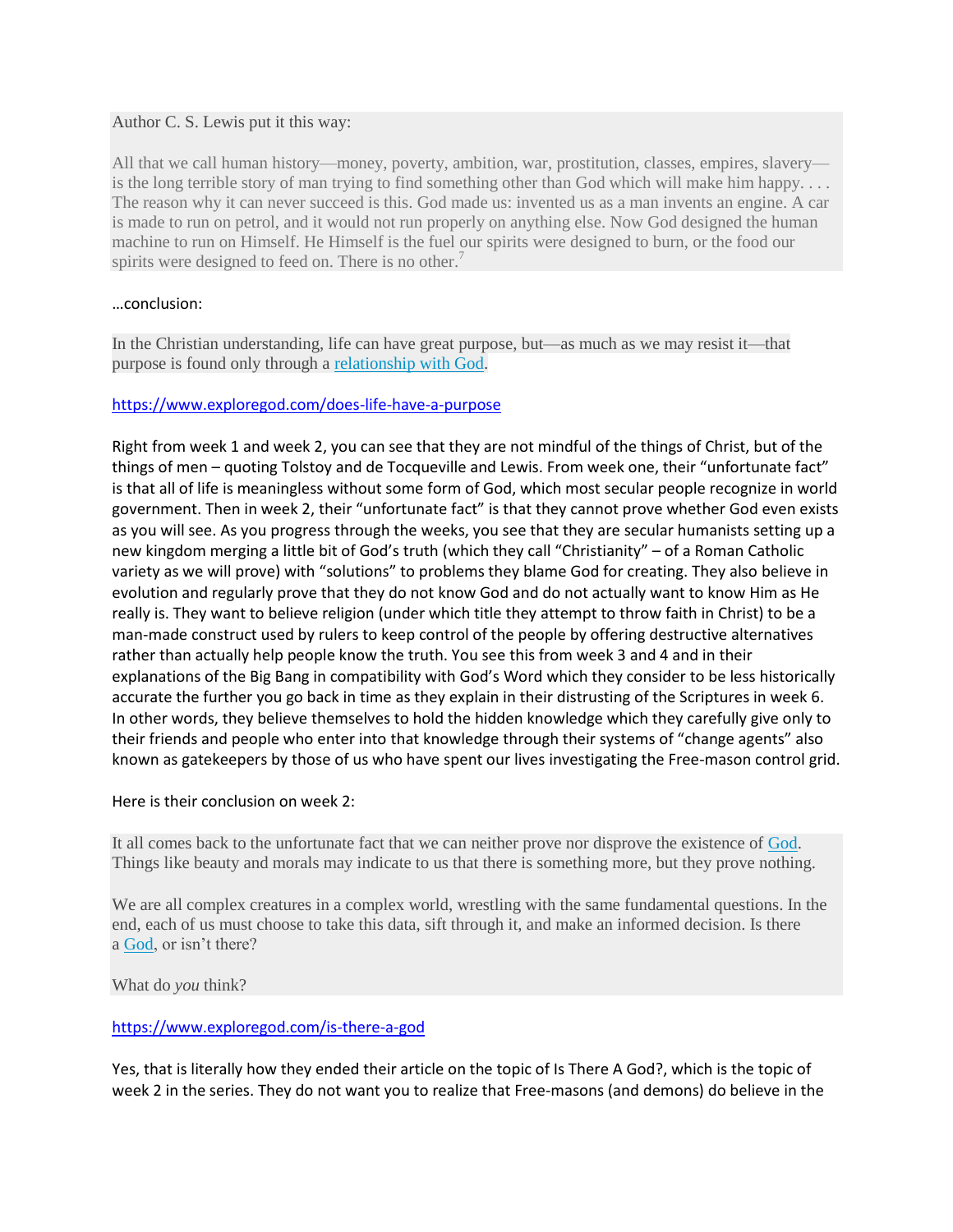real God (and tremble) and they hate Him and attempt to blame Him (as you will see in week 3) for as many of the world's problems. They weave a story of humans making mistakes in a world with built-in flaws due to a bad Creator. So instead of admitting that our sin directly causes every injury, death, disease, and heart-suffering, then they even allow the possibility of God being a man-made myth as you are about to see. When they say "very first thoughts about God", they are referring to a fake time in fake evolution history where the earliest development of "hominids" (early half human/monkey species) supposedly began to wonder if there might be a Creator God. With the quote about "good gods" and "bad gods", they attempt to make the devil and his fallen messengers equal to our Lord and His holy angels. And then as you can see, they try to make Lucifer look like a messenger of light by saying that the cause of pain and suffering "almost by definition, comes back to God". They use C. S. Lewis to say that God is not a "kind God" and that He "shouts" at us a lot through pain and suffering.

Here are our partial clippings from week 3:

#### **The Universal Question**

There is perhaps no greater challenge to faith than the presence of pain and suffering in the world.<sup>1</sup> Whether theist or atheist, pain seems to be the testing lab of faith.

This question—Why is there pain and suffering in the world?—has plagued humanity since our very first thoughts about [God.](https://www.exploregod.com/god) Even the earliest narratives of divine beings wrestle with the idea of pain and suffering.

In the Ancient Near East, three- to four-thousand-year-old Mesopotamian and Akkadian stories provide explanations for why bad things happen in the world.<sup>2</sup> Simply put, there are good gods, and there are bad gods. Good gods do good things in our world, and bad gods are responsible for bad things.

In Eastern theology, particularly in Confucianism, this idea is incorporated into the "yin and yang." Just as life presents us with polar opposites that are interconnected (think "light and dark" or "hot and cold"), so too do we experience "good and bad."

However, this says nothing about *why* things happen—just that they do occur.

# **Theodicy: The Great Problem**

But when most people wonder about [pain and suffering,](https://www.exploregod.com/pain-and-suffering) they want to know the cause. And that cause, almost by definition, comes back to God.

#### …further on:

#### **Timeless Question**

Regardless of when or why the question of pain and suffering is posed, one can propose that it is a problem primarily in the Christian worldview.

#### …further on:

So why does God allow [pain and suffering?](https://www.exploregod.com/why-does-god-allow-pain-video)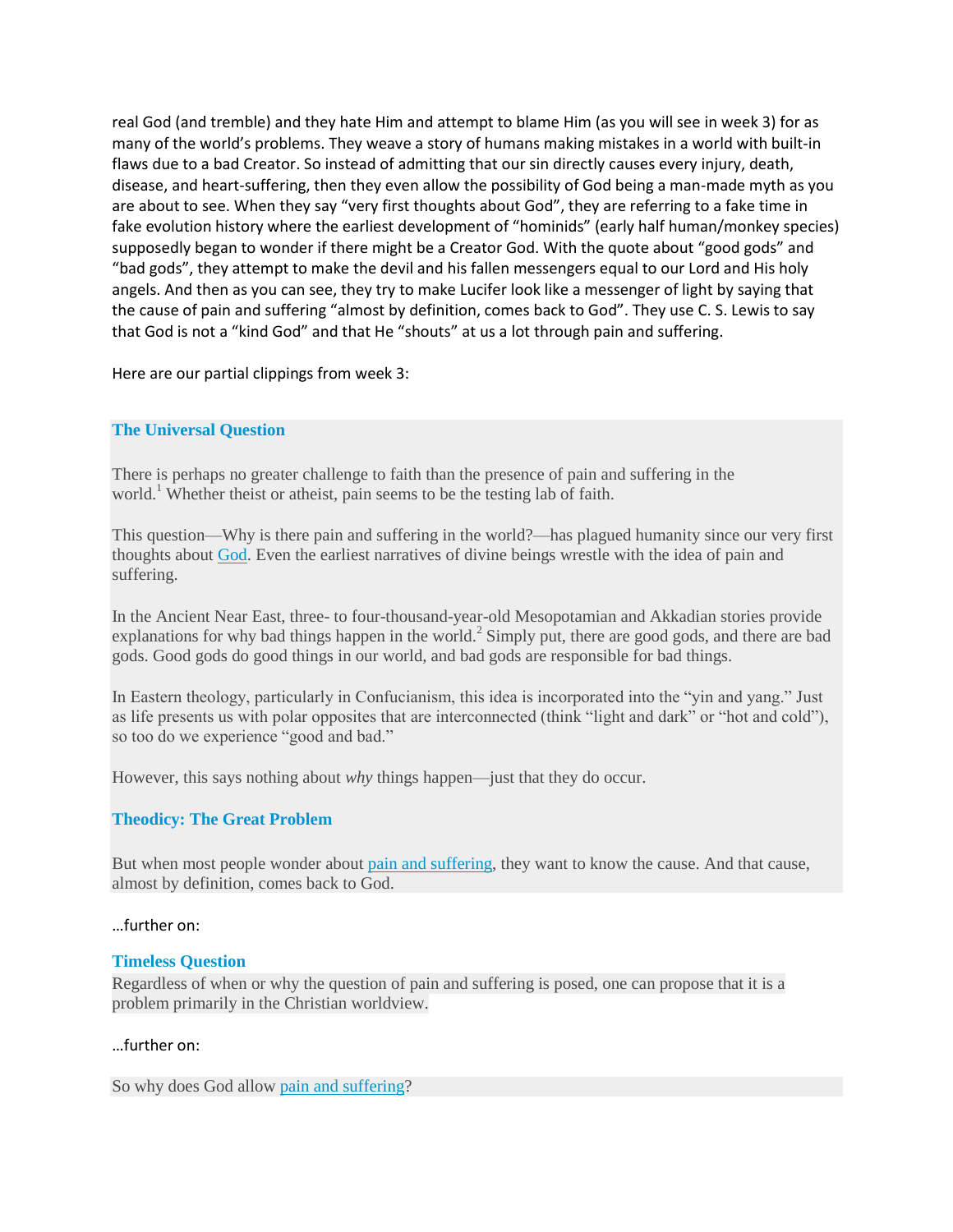# **Reframing the Question**

To answer that we must first ask, "Would a good god eliminate pain and suffering?" C. S. Lewis addressed this very question in his book *The Problem of Pain*.

In it, he argues that humanity desires not so much a good god, but a *kind* god. Kindness "cares not whether its object becomes good or bad, provided only that it escapes suffering."

#### …conclusion:

Perhaps this is why Lewis, through the experience of great pain, discovered that "God whispers to us in our pleasures, speaks in our conscience, but shouts in our pains."<sup>6</sup>

#### **A Choice**

Could it be that in this way pain helps us grow—though it can be hard to see at times, even in retrospect?

No matter the reason, it seems pain and suffering are unavoidable; we seemingly have no choice in the matter. What we do control is our reaction, how we deal with our pain, and what we do with our experience.

What will you choose to do with your pain?

<https://www.exploregod.com/why-is-there-pain-and-suffering>

<https://www.exploregod.com/why-does-god-allow-pain-and-suffering>

Continuing the theme of all religion being man-made (into which category they throw Jesus), now they suggest that Christianity is still around because people are afraid of change and needed religion as a crutch to fall back on because their brains are underdeveloped and stuck on archaic old patterns of thought from past layers of evolutionary development. If you think we are joking, look it up, because this literally is a process of thought among elite thinkers. They believe that we need something good and unchanging like religion and a god to fall back to when we are startled by and disagree with modern alterations of "good", "happy", "love", "peace", and "truth" – which they believe to all be really just personal preference and relative to each person's genetics and experiences – rather than actually being decisions based on our responses toward or against our Creator. And with that religion to keep organization of all humans in the midst of change, they are hoping they can slowly walk us all together silently toward a new world order full of disguised euthanasia against older people, slow poisoning of young people, and tightening grip on controlling human thoughts and actions through a seemingly "allpowerful" god-like government of the anti-christ. This cannot happen yet, because God speaks through His servants to hinder much of the devil's plans. But you can get a solid glimpse of where this is all going. They are using people's imagination and each individual's conceptions of heaven to implement on earth – a marriage of one-world religion/trade agreements/self-seeking with one world government which is the anti-christ's kingdom described as partly clay and partly iron – partly soft and partly weak. The Roman Catholic hierarchy dominates the leadership of the one-world religion strategies.

Toward that goal, you should also note at the end of week 4 that they lie and pretend that Christianity used to be "just about escaping punishment and 'getting into heaven' when you die", which they say is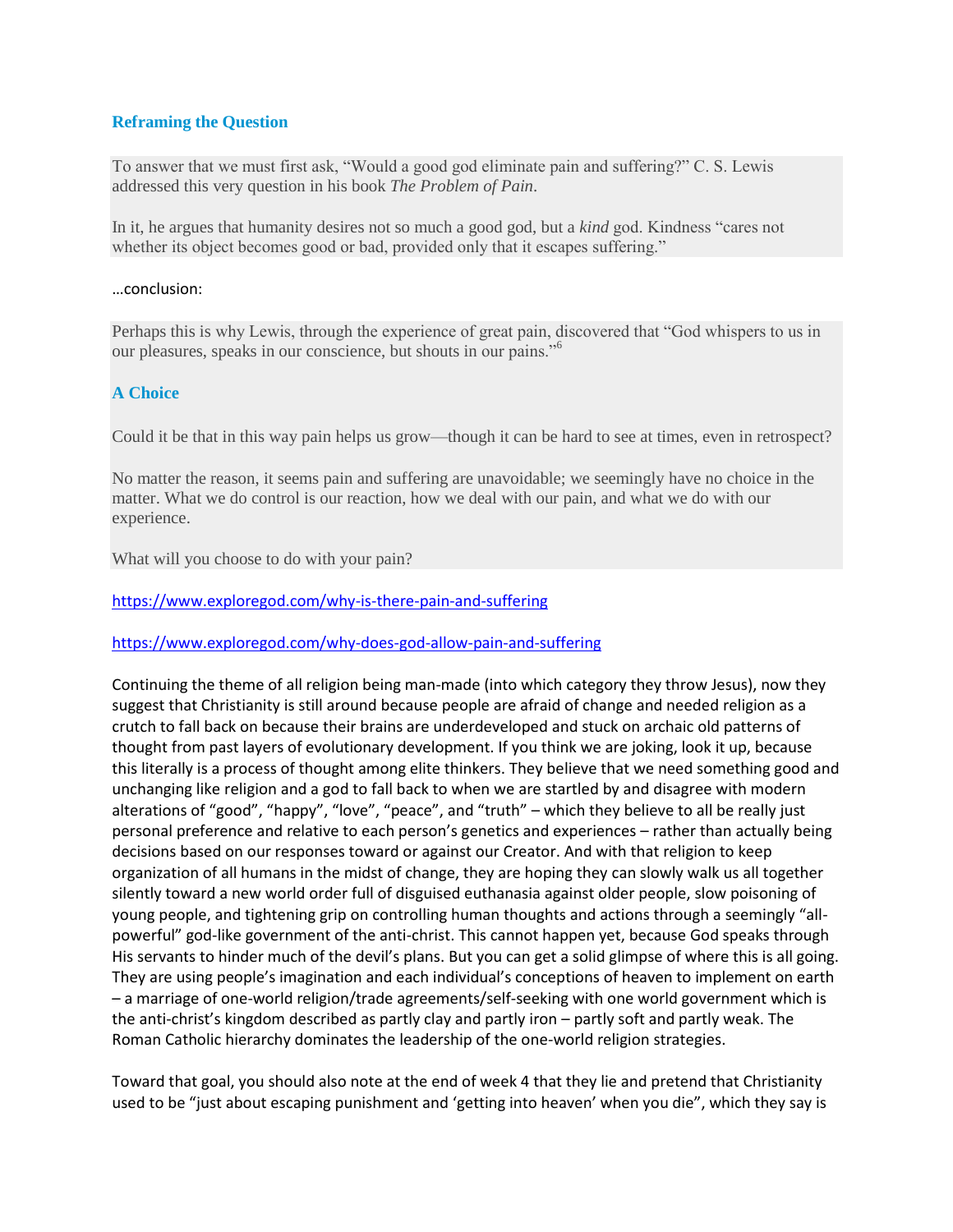"a narrow and outdated misconception". By saying this, they are pretending that Heaven and Hell are mere metaphors for the conditions we experience on earth. And they expect satan's Rome/Vatican/Paris (Jesuits) to attempt to bring the devil's version of paradise/utopia.

Here are our partial clippings from week 4:

# The Narrow Way

It is true that Christianity could be labeled as "narrow." Simply put, Christianity is about trusting and following [Jesus—](https://www.exploregod.com/jesus)a man who lived and died thousands of years ago. And he himself said: "Enter through the narrow gate. For wide is the gate and broad is the road that leads to destruction, and many enter through it. But small is the gate and narrow the road that leads to life, and only a few find it."<sup>1</sup>

Sounds a bit like a hellfire and brimstone sermon, doesn't it? It seems to be saying that many of us are on the path to destruction, but Jesus' way is narrow, exclusive, and hard to follow.

On one level, this may be true, but many who call themselves Christians would offer a different perspective. Following Jesus may sometimes go against the grain in our culture, they would say, but it is not exclusive, outdated, restrictive, or irrelevant to life today. In fact, many believers say that following the life and teachings of Jesus is the one thing that gives *true* [meaning](https://www.exploregod.com/what-is-the-meaning-of-life) and fulfillment in our modern culture.

#### …further on:

Perhaps Jesus' ancient teachings and examples have endured not *in spite of* a changing culture but *because of* a changing culture. Some would argue that in a world of tremendous change, uncertainty, affluence, and modern luxury, Christianity is the one thing that our souls need the most.

Christianity gives meaning to our work.

Christianity gives meaning to morality.

Christianity gives unique meaning to relationships.

Christianity gives real meaning to the nature of life itself.

#### …further on:

These words are not just about the *after*life, as if being a Christian is just about escaping punishment and "getting to heaven" when you die. That belief is itself a narrow and outdated misconception.

#### …conclusion:

Jesus meant that following him brings an abundant life that has no end—a fulfilling and meaningful life that begins in the present, in this world, in our lives *now*. 9 In other words, Christianity is not about fleeing earth for heaven but about bringing heaven to earth today.<sup>10</sup>

<https://www.exploregod.com/is-christianity-too-narrow-in-our-culture>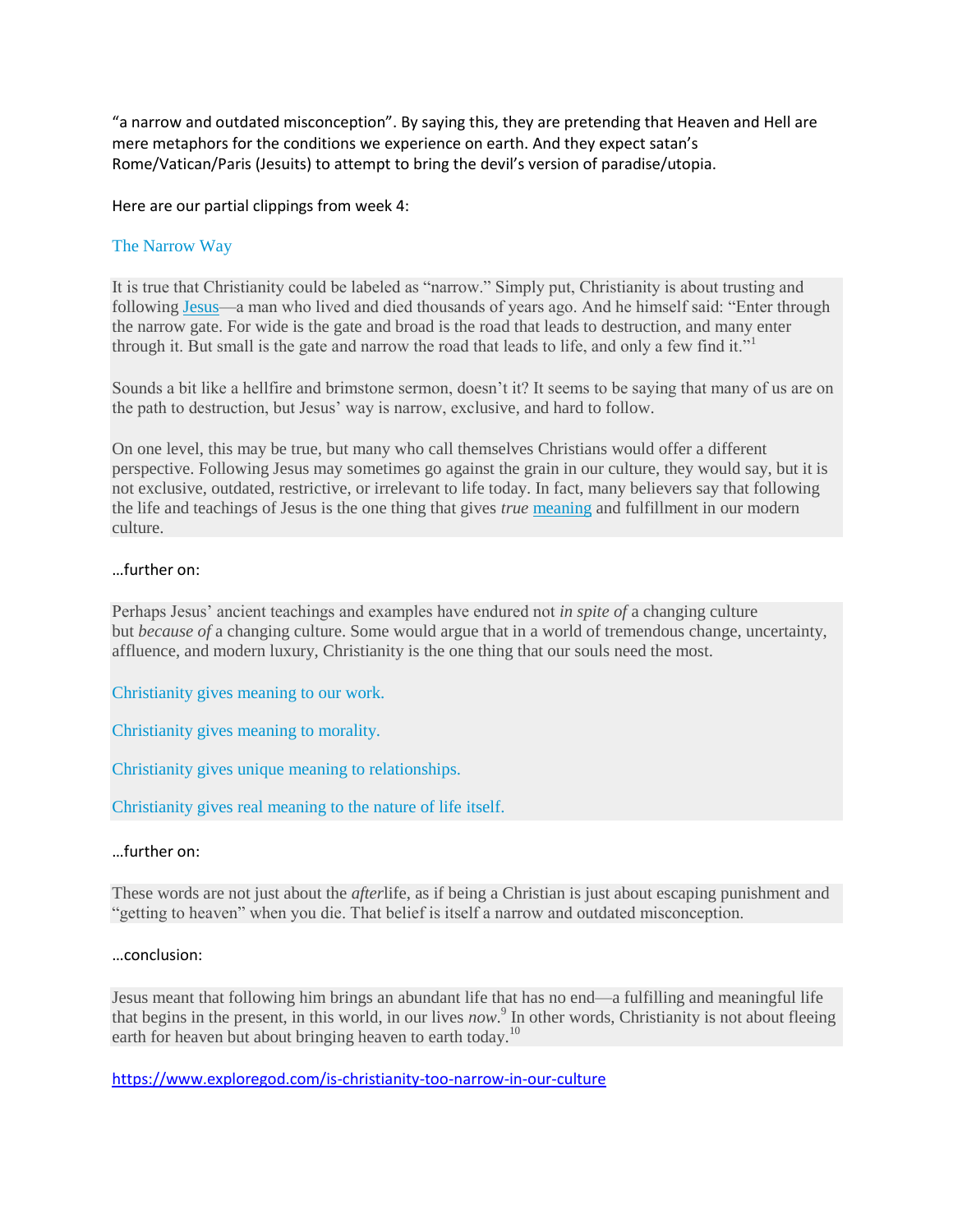# <https://www.exploregod.com/is-christianity-too-narrow-video>

Okay, so plenty of this next topic speaks plainly enough of their willful unbelief and seeking ways to discredit faith in Jesus or at least create as much possibility for others to doubt Jesus without themselves being discredited and abandoned for being hateful liars and mockers infiltrating and hiding among our love feasts and even pretending to be our teachers. Seriously, fellow servants of Christ need to mark and avoid C. S. Lewis as the scoffer friend of Satanists that he really was. He does not in any way represent my faith in Jesus and my Father in Heaven.

# Here are our partial clippings from week 5:

There are more than enough reasons to believe that Jesus was not and is not truly God. For starters, it's hard to imagine any human being actually embodying God. What would that look like? How does God become a person? Does this God-person go back and forth between spirit and human? Can this Godperson get sick and die as a human? That wouldn't be very God-like.

[Is Jesus God?](https://www.exploregod.com/is-jesus-really-god-video) Billions of people believe so. And his life has certainly altered the course of human history. Let's explore the possibility.

# …further on:

Jesus' followers claimed they literally saw Jesus back from the dead. It's always possible that they were hallucinating or that it was all a hoax. But then we're still left wondering why Jesus' tomb was empty. What happened to Jesus' body, and why was it never found?

Of course, no one can *prove* that the resurrection or any of Jesus' miracles truly happened, but the evidence is compelling and worth considering.

# …conclusion:

# Author C. S. Lewis summarizes our challenge:

I am trying here to prevent anyone saying the really foolish thing that people often say about him: "I'm ready to accept Jesus as a great moral teacher, but I don't accept his claim to be God." That is the one thing we must not say. A man who was merely a man and said the sort of things Jesus said would not be a great moral teacher. He would either be a lunatic—on the level with the man who says he is a poached egg—or else he would be the Devil of Hell. You must make your choice. Either this man was, and is, the Son of God, or else a madman or something worse. You can shut him up for a fool, you can spit at him and kill him as a demon or you can fall at his feet and call him Lord and God, but let us not come with any patronizing nonsense about his being a great human teacher. He has not left that open to us.<sup>11</sup>

So what do you think? Lunatic, demon, or God?

<https://www.exploregod.com/is-jesus-god>

<https://www.exploregod.com/is-jesus-really-god-video>

<https://www.exploregod.com/is-the-bible-reliable-video>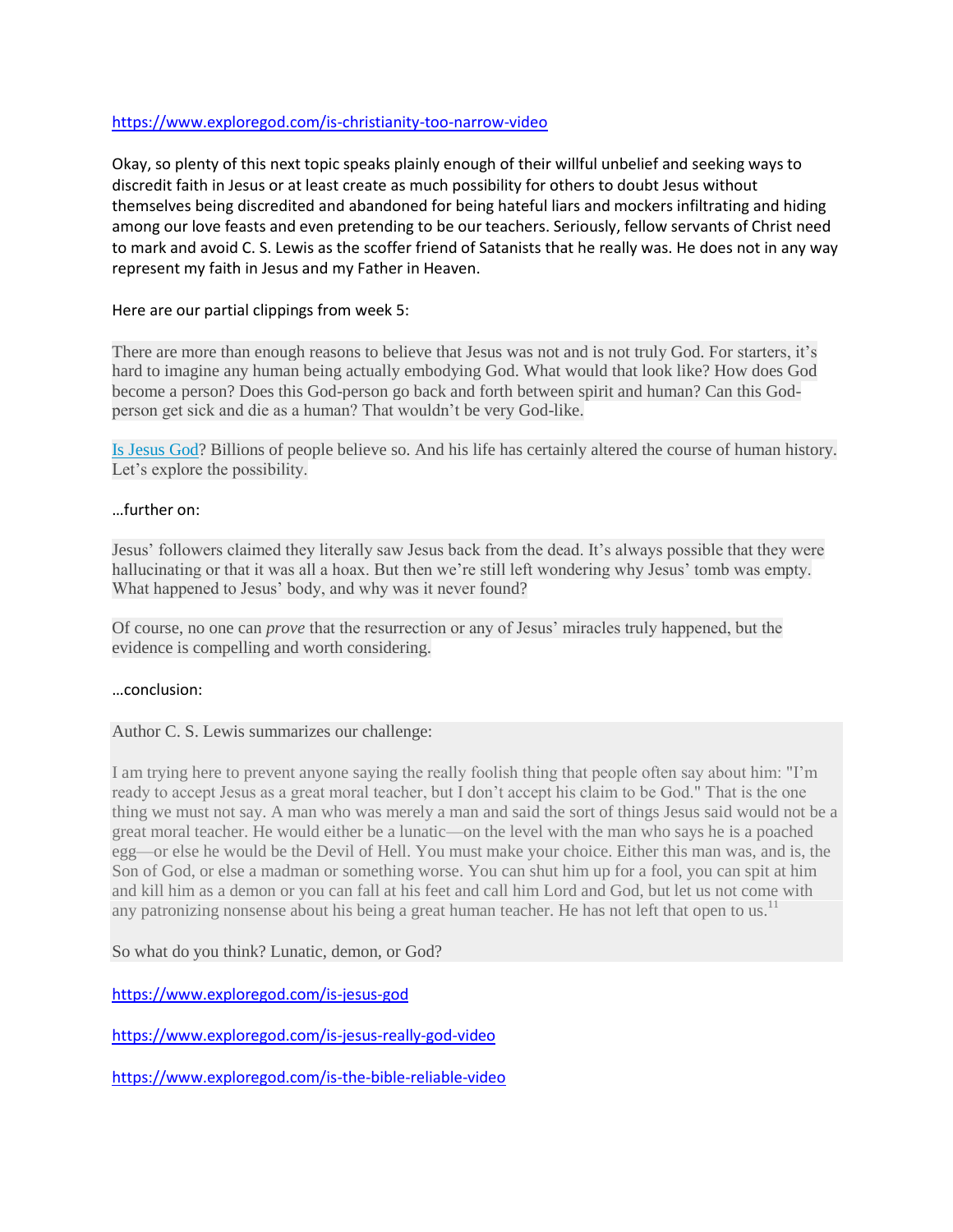In this next article - so first of all, the only way to pretend that two billion number is useful is to include every false pseudo-Christian cult and false religion that has ever been created in the Western world by Freemasons (and some in the Eastern Hemisphere also). And of course, these scoffers are trying to discredit the Bible as their next target, so it makes sense to include all of the solidly un-Biblical as if it were Biblically accurate, thereby blaming the Word of God for being unclear and confusing and therefore being the "cause" of all of the various interpretations and contradictions in "Christianity". Secondly, notice that these scoffers want to force all believers in Christ under the "authority" of the Roman Catholic anti-christ empire for one-world religion. Third, notice the reluctance even within the catechism that they "must acknowledge" the Bible as God's Word, since they would prefer to only consider the Pope their "father" as the final "authority" in what to believe. It makes sense that they would quote the scoffers in the Vatican since as you can see afterward, they admit to seeing the Scriptures as only "a source of truth". They suggest that the Bible is not reliable on others subjects such as for ecology or personal health. They further suggest that you cannot test and prove the truths of God's Word and that you can only decide to take it on faith because you think you can trust other people who say they have faith in it.

#### Here are our partial clippings from week 6:

Christians believe the Bible speaks truth about God. But is the Bible reliable?

Nearly two billion people on earth call themselves Christians. They belong to thousands of groups and sub-groups that each differ significantly in doctrine and practice. One commonality in all these groups, however, is the conviction that the [Bible](https://www.exploregod.com/bible) is authoritative and reliable. Consider what the [Catholic](https://www.exploregod.com/difference-between-protestantism-and-catholicism) catechism says:

The inspired books [the Bible] teach the truth. "Since therefore all that the inspired authors or sacred writers affirm should be regarded as affirmed by the Holy Spirit, we must acknowledge that the books of Scripture firmly, faithfully, and without error teach that truth which God, for the sake of our salvation, wished to see confided to the Sacred Scriptures."<sup>1</sup>

Every major denomination of Christianity affirms a similar commitment to the authority and inspiration of the Bible. They may do so with different words and emphases, but in the end all Christians look to the Bible as a source of [truth](https://www.exploregod.com/do-we-need-truth-video) about God, themselves, and what they must do in order to be in a proper relationship with God. Is their trust in the Bible well-founded? Is the Bible reliable?

#### …further on:

Whether you regard the Bible as reliable probably depends on the people you trust. There are two billion Christians who rely on the Bible to tell them the truth about God. They have staked their lives on it. They "bear witness" that it is true.

But they are not alone. There are scholars, historians, and archaeologists who have studied the Bible in depth and testify that it is trustworthy. Let's consider what just one of these fields—biblical archaeology—has to say.

#### …conclusion:

#### The Bible's Reliability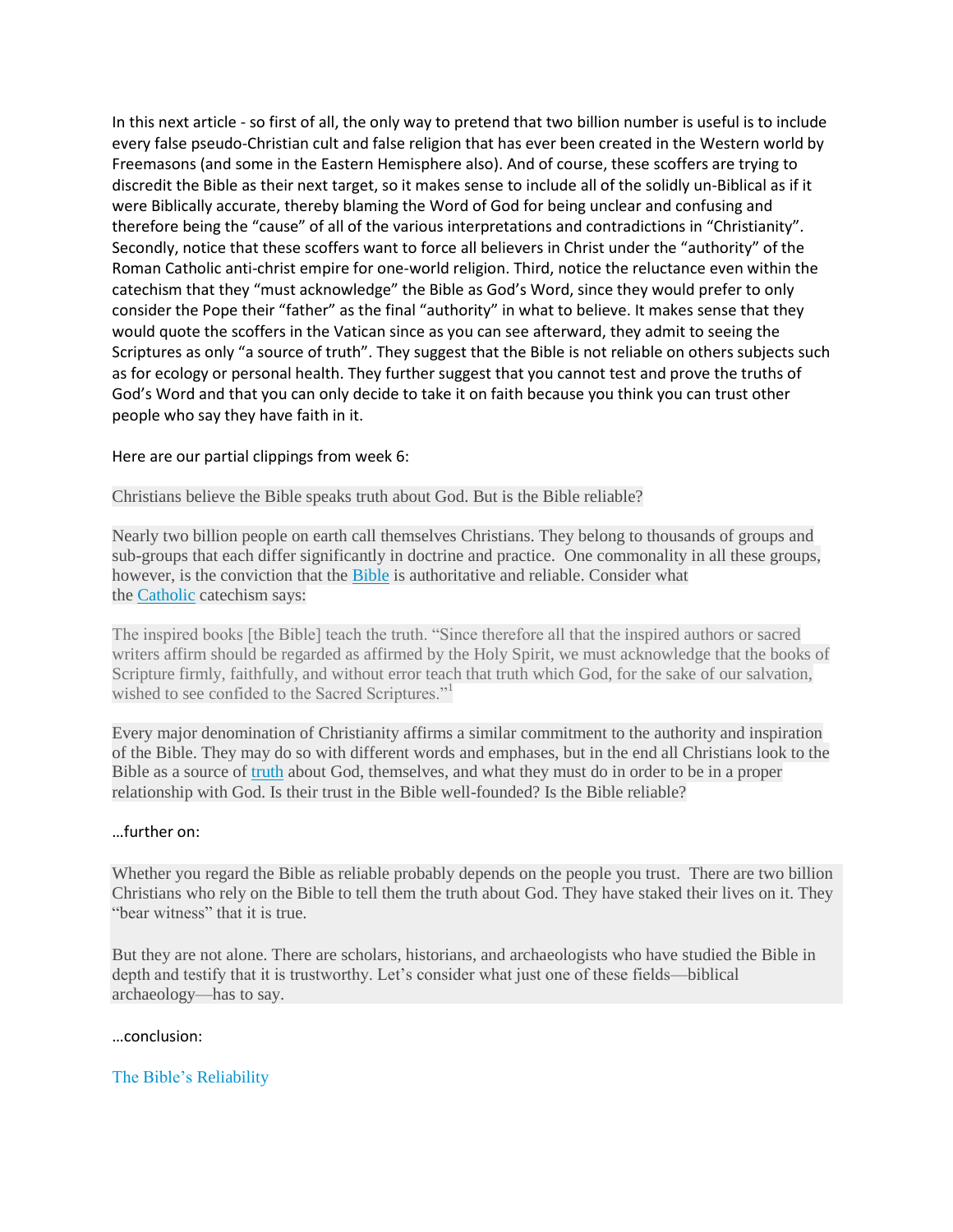In the end, we can say the Bible is reliable as what God intended. To recognize this, we must also acknowledge what it was not intended to be. It is not a complete guide to the flora and fauna of the Holy Land. It is not a medical manual for the treatment of diseases and injuries.

If we try to make the Bible what it is not, then we violate the purpose for which God gave us the Bible in the first place. To say the Bible is reliable is a statement of faith. We cannot prove it any more than we can prove a mother's love. Like most of the important stuff in life, we take it on faith.

This means that the Bible can be trusted as what it claims to be. No more. No less. It can be viewed as what billions of people trust it to be: a collection of books inspired by God and "useful for teaching, rebuking, correcting and training in righteousness."<sup>6</sup>

#### <https://www.exploregod.com/is-the-bible-reliable>

# A Deeper Look at If the Bible Is Reliable

The practice of history-writing developed over time, and some periods exercised more flexibility than others. For example, audiences in the day of the gospel writer Luke had clearer expectations for what history-writing would involve than did audiences in King David's era.

The stories about Abraham may have been passed on for centuries as oral sagas.

Stories about Jesus, by contrast, involve Galilee, a region of relatively little interest to other ancient writers. (However, Jesus does appear more than most Jewish religious and political figures of the period, indicating that he was particularly intriguing.) $\delta$ 

But how accurately would the information have been transmitted before it was written down?<sup>18</sup>Some cultures are better at orally passing on information than others.

Traveling storytellers could recite entire books from memory. This skill was not limited to the literate most of these storytellers were considered uneducated and memorized by recitation rather than by reading.<sup>19</sup>

#### <https://www.exploregod.com/is-the-bible-reliable-paper>

And then in conclusion to this 7 week series in more than 800 churches throughout Chicago, they offer you a chance to sit down for coffee with your Creator. On week 7, now that they have set aside the Bible as the primary way to know God, now they are going to recommend that you just ask God to have a cup of coffee with you after a brief apology for any wrong-doing and hurt feelings in the past. They also start right away with a lie – that "most people want to know God", which is definitely not true. And why do they think that people repent and seek God only when things are bad? Then they want everyone they are talking with to pretend that they are already a son/daughter of God and that He is just waiting to welcome them back. They literally lie and say that "each of us is a broken person, bruised by the world" to say that all of us are like that prodigal son when he returned "full of remorse, shame, and apologies." So the obvious conclusion is that God should just forgive each of us as easily as that son. This of course is still interspersed with their usual mystical questioning about who God is, so as "not to offend" anyone of other made-up beliefs and so as to allow all paths to seem to lead toward God. And then there's the usual wondering about whether God even exists or if we can even know Him. They also pretend that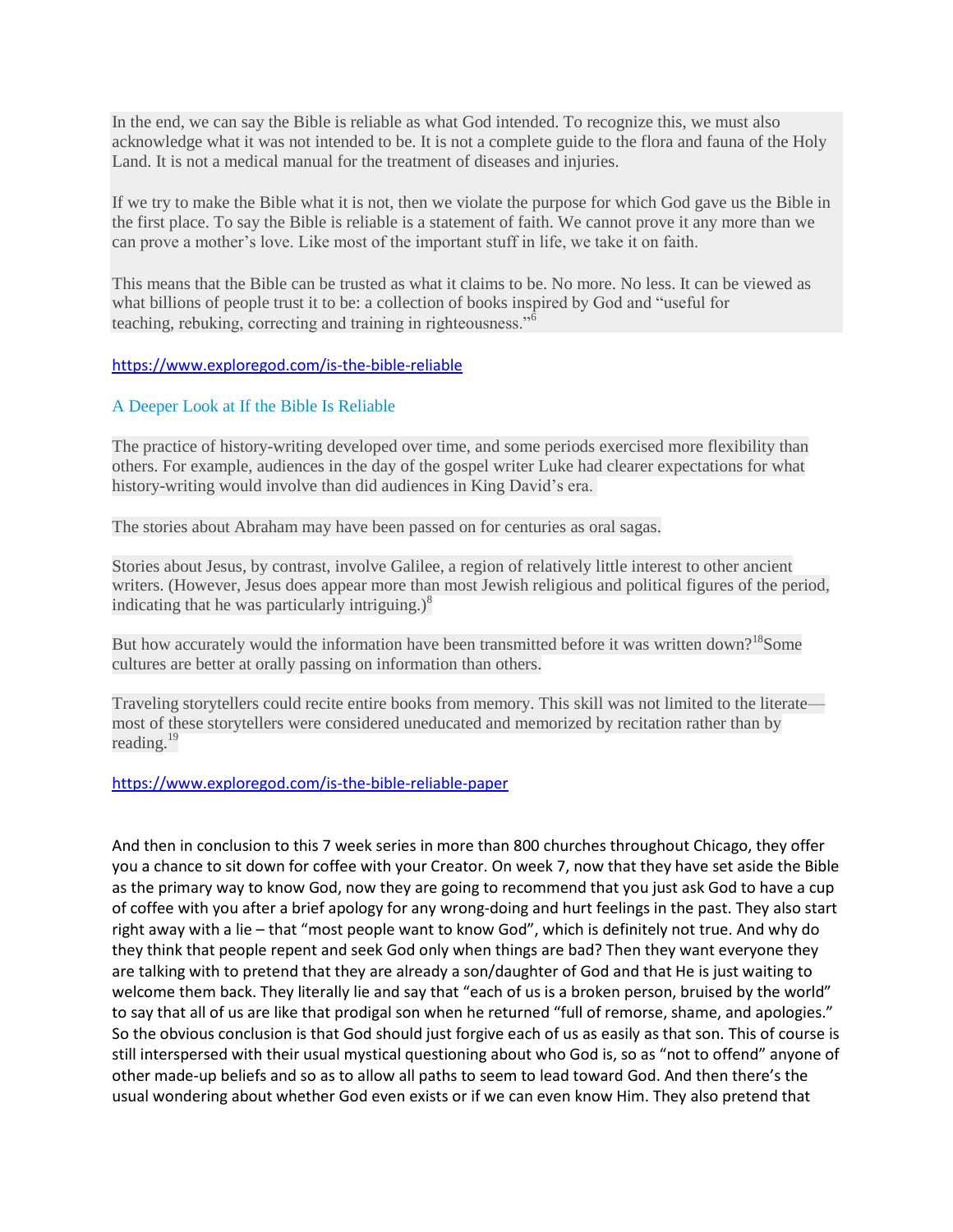people seek the true God through drugs and false religion, which is also not really what their purpose is when they seek those things. And of course, they quote C. S. Lewis again – this time suggesting that God didn't make us for this world which is why we feel out of place, like God forgot where He was supposed to put us. All of this pseudo-Christian flavor is really just a disguise for a Jesuit and Vatican recollecting of power in the world toward one-world universalist religion led by them to partner with one-world government. So now let's look at who the real power is behind this conquer-the-churches-in-Chicago agenda.

# Here are our partial clippings from week 7:

# How Can I Know God?

Most people want to know God but how can we know him? Explore the idea here.

Most of us—atheists, Buddhists, and Christians alike—have experienced a feeling of wanting there to be something more, a longing to be a part of something bigger than ourselves. After a particularly rough day, disappointing week, or devastating year, we sometimes find ourselves involuntarily hoping that this isn't all there is.

# …further on:

But do you believe there's even a God to know? Many people simply don't. Perhaps science is all you feel you need; reason and rationale provide satisfactory answers to life's greatest questions. God seems to be just a catch-all to describe events that cannot yet be explained by science. As Carl Sagan suggested, "Whatever it is we cannot explain lately is attributed to God . . . And then, after a while, we explain it, and so that's no longer God's realm."<sup>1</sup>

# …further on:

Albert Einstein once said, "I don't try to imagine a personal God; it suffices to stand in awe at the structure of the world insofar as it allows our inadequate senses to appreciate it."<sup>2</sup> So we might leave it at that.

# …further on:

C. S. Lewis, the famous scholar, novelist, and atheist-turned-Christian, illustrated this point: "If I find in myself a desire which no experience in this world can satisfy, the most probable explanation is that I was made for another world."<sup>6</sup>

# …conclusion:

Have you ever heard the tale of the prodigal son? There was a young man who demanded his inheritance from his father; upon receiving it, he proceeded to live it up and squander all his wealth. After hitting rock bottom, the son returned home, full of remorse, shame, and apologies. But what did his father do? He didn't turn his son away or mock him with I-told-you-sos. Instead he accepted his son's repentance without hesitation and rejoiced that his lost son had returned to him.<sup>9</sup>

This is how Christians understand it to be with God. Each of us is a broken person, bruised by the world and guilty of hurting others with our selfishness. Yet, like reconciling with anyone, the first step in moving forward in that relationship is simply to acknowledge the wrong done, ask for forgiveness, and continue to grow together through communication.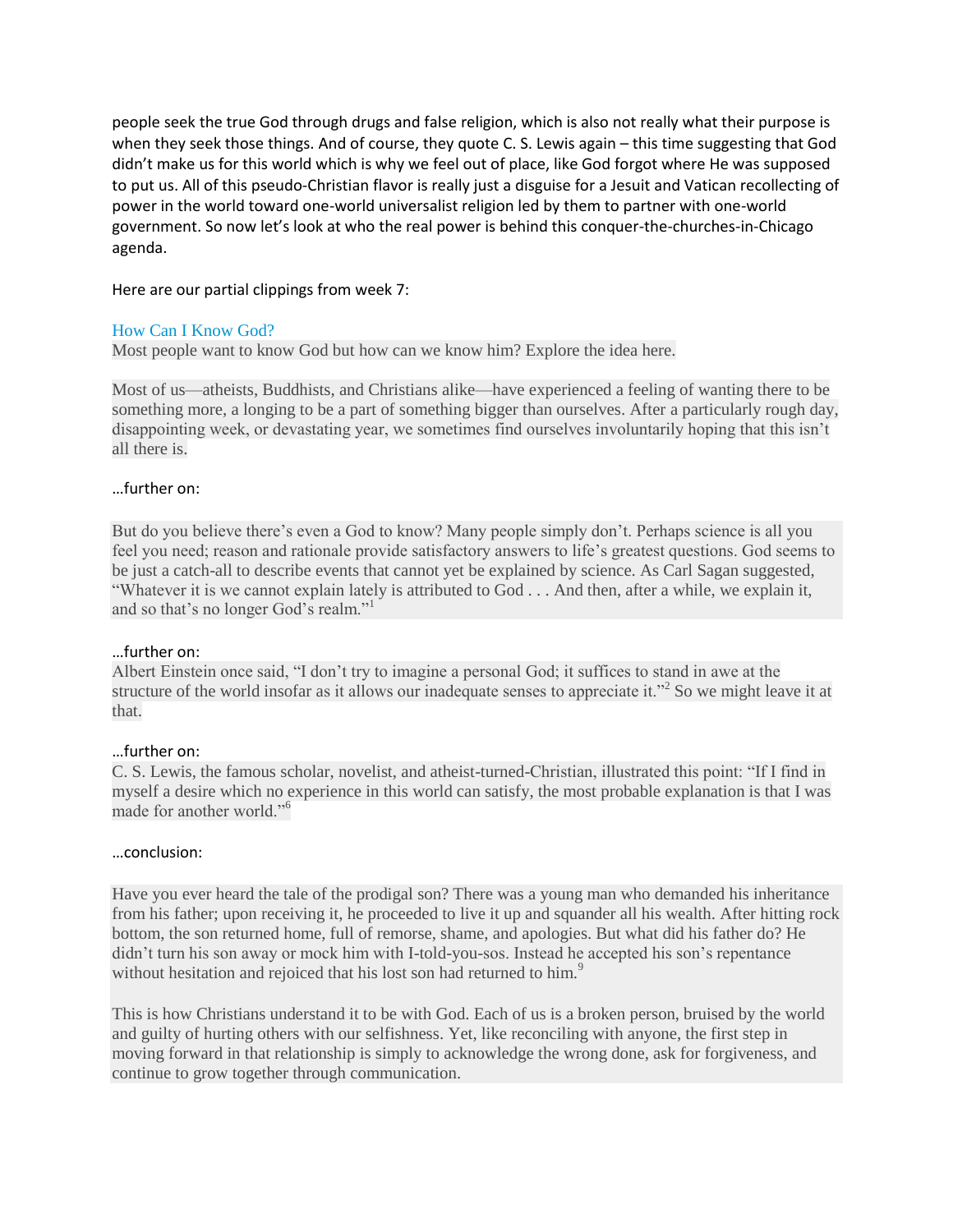I imagine we've all heard the word ["prayer.](https://www.exploregod.com/what-is-prayer)" But what does that really mean? At its most basic, prayer is just another way to say having a conversation with God, talking to him—the main way we get to know anyone.

That can sound a little intimidating, can't it? But you've already been building up the courage to ask for that coffee date. Besides, if he already loves you, what do you have to lose?

<https://www.exploregod.com/how-can-i-know-god>

<https://www.exploregod.com/can-i-know-god-personally-video>

As we showed already, they try to force all believers in Christ under the evil leadership in the Vatican. Under the topic of Catholic, they positively and craftily promote the "Catholic church", the "Apostles' Creed", talking to Mary, the Pope acting as the "vicar of Christ", Catholic tradition, the blasphemy of Eucharist by the "authority" of the Magisterium. At the same time, they make Protestant believers sound like we have just gotten confused or lost some components of faith and have many internal contradictions and/or failures against the Scriptures. They also promote the Catholic system as being "centered" on Christ in Eucharist, while Protestants they pretend are "centered" on their pastor.

It is also interesting how popular Lent season is this year because of these initiatives to go back to Rome. The charismatics are signing up people for their forty day Jesus' Fast for example which is set a few days before Lent to suggest that it is not Lent. And if you're not quite spiritual enough to do Lent, you can just take the forty day Skeptics Challenge.

<https://www.exploregod.com/40-day-challenge/urgency>

Before we look at the Catholic propaganda, I want to show you again how much they love false gospels and false religions, while leaving a wide open door to anyone from any path because Christ has done everything necessary for salvation and basically people are just supposed to recognize that and apologize for disagreeing and now they are accepted into the family of God.

# Is God's Love Unconditional?

God loves unconditionally by offering [salvation](https://www.exploregod.com/the-christian-view-of-salvation) to all without prerequisites of merit or worth. "The Buddhist eight-fold path, the Hindu doctrine of *karma*, the Jewish covenant, and the Muslim code of law—each of these offers a way to earn approval."<sup>15</sup> But in Christianity, Christ earns God's approval *for us*—unconditionally.

<https://www.exploregod.com/is-gods-love-unconditional>

Here are our partial clippings to show you how much they bow to their "higher power" in the Vatican/Paris:

Catholicism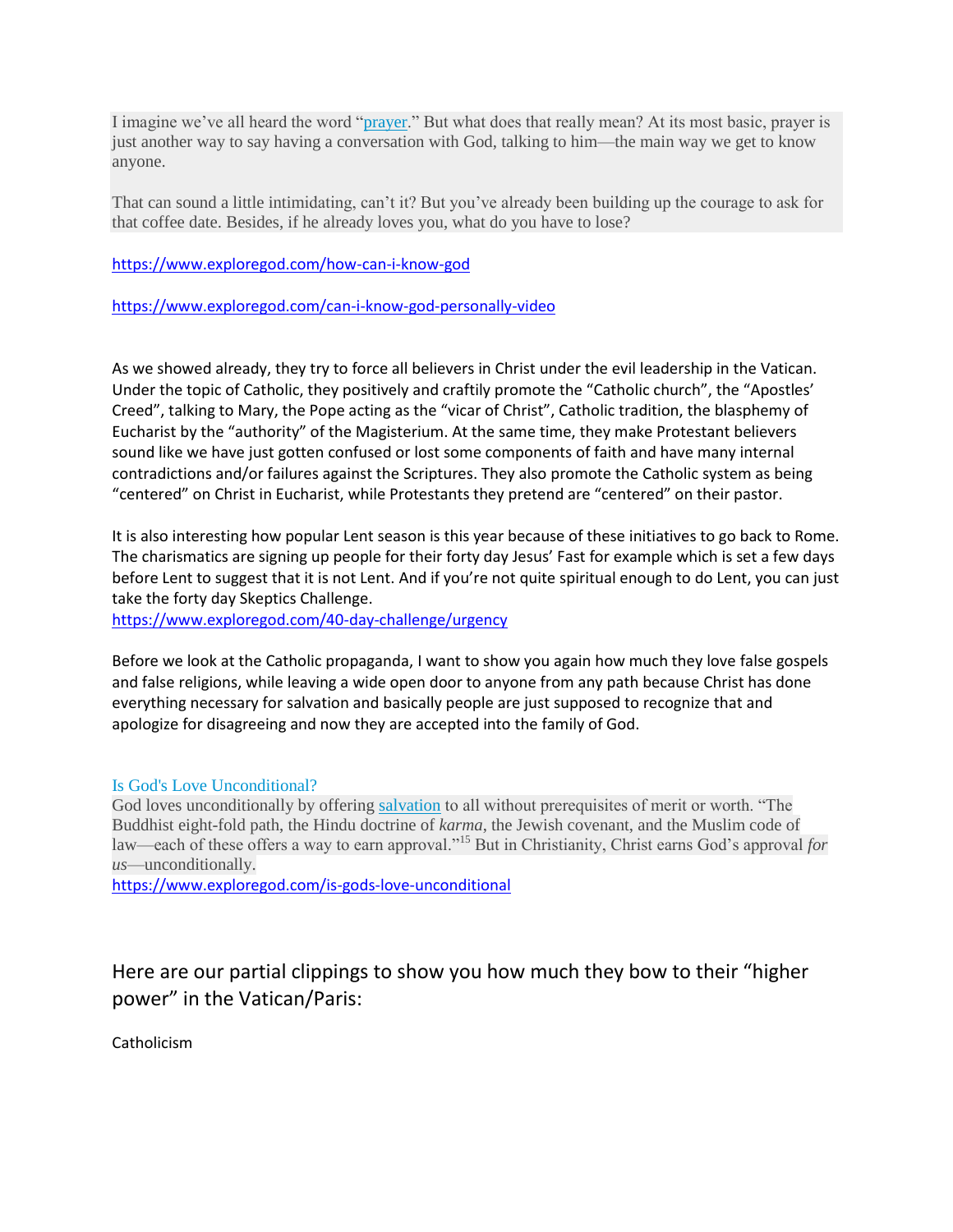In the centuries that followed Jesus' death, most Christians promoted what was called "Catholic Christianity"—what the ancient [Apostles' Creed](https://www.exploregod.com/what-is-the-apostles-creed) (circa 150 CE) professed as the "one holy, catholic church $"$ <sup>2</sup>

At that time, Roman culture and the Latin language dominated the West, so Christianity in that region took on a decidedly Roman flavor. Consequently, the term "Roman Catholicism" became synonymous with western Christianity.<sup>4</sup>

# …further on:

Roman Catholics believe that the pope is the head of the worldwide Church. As the "vicar of Christ," the pope stands as the earthly representative of Christ in the world and acts in his place to lead the Church in determining what is true, right, and proper for all Catholics. According to church teaching, the pope is preserved from any possibility of error when speaking on matters of faith and morals to be held by the entire Church.<sup>5</sup>

#### …further on:

Put another way, they ask Mary to pray for them in much the same way as all Christians ask each other for prayer.

#### …further on:

Protestants believe that justification by grace through faith is the only way for a person to enjoy a righteous standing before God. In this view, good works are done out of gratitude and are seen as a result of faith, but alone can earn no merit with God.<sup>11</sup> Catholics believe this as well but continue to emphasize works as demonstrations of faith.

#### …further on:

For Catholics, the focus of the Mass is the Eucharist or Holy Communion. For Protestants, the central moment of worship comes with the sermon—when the minister stands to preach from the Bible.<sup>12</sup> Admittedly, the above is a generalization for the sake of clarity and simplicity.

#### …further on:

Protestants believe that the central authority for faith and practice is found in the Scriptures.<sup>13</sup>While tradition, reason, and experience are important, Protestants tend to think they should all be measured against—and are ultimately superseded by—the teachings of the Bible.

On the other hand, Roman Catholics adhere to many beliefs and practices that are not explicitly stated in the Scriptures. These traditions—along with the Scriptures—constitute a deposit of faith that has been passed down from the first apostles through the Magisterium of the Church—that is, the Pope, the bishops, and the Church Councils.<sup>14</sup> Authority is found in the Bible, reason, and church tradition together—these three are seen as complementary, not in tension.<sup>15</sup>

<https://www.exploregod.com/difference-between-protestantism-and-catholicism>

#### Dispute about the Apocrypha

<https://www.exploregod.com/what-is-the-apocrypha>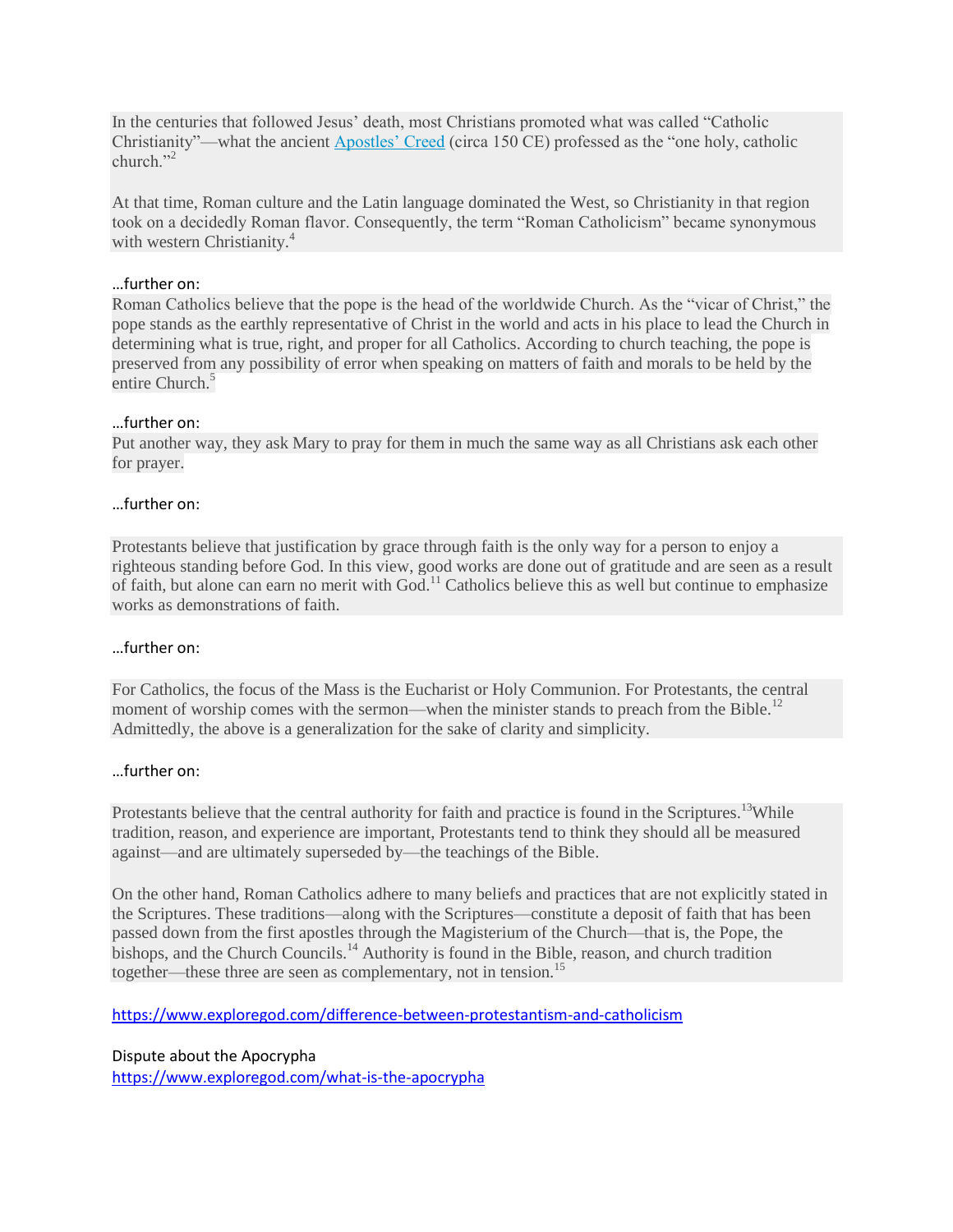#### Why Are There So Many Bible Translations?

Translating the Bible from Hebrew and Greek into English is no easy task. It is time consuming and tedious. Scholars admit that no translation can ever fully convey what the original language intended.

Whichever translation you choose, the words will be easy enough to understand. It is the meaning of those words that you will have to wrestle with! <https://www.exploregod.com/bible-translations>

What Is the Apostles' Creed? <https://www.exploregod.com/what-is-the-apostles-creed>

Why Are There So Many Christian Denominations? Jesus prays for "complete unity" so that his future followers "may be one." Well, what happened to that? <https://www.exploregod.com/christian-denominations>

What Is Holy Week?

The week before Easter Sunday, which celebrates the resurrection of Jesus, is known by [Catholic and](http://www.exploregod.com/questions/difference-between-protestantism-and-catholicism)  [Protestant](http://www.exploregod.com/questions/difference-between-protestantism-and-catholicism) Christians worldwide as Holy Week. <https://www.exploregod.com/what-is-holy-week>

# Then there's the positive promotion of Islam:

Who Was Muhammad? By: Ray Madson Muhammad, known as the Messenger of God, founded Islam and revealed the Qur'an.

#### …further on:

Few men have had a greater impact on faith and world events than Muhammad, the prophet of Islam. Today, 1.6 billion Muslims around the world view him not only as the seal of the prophets, but as the perfect example of an honest, just, merciful, and compassionate human being. Viewed by followers of Islam as the "Living Qur'an," his life is considered an example to be emulated by all. $<sup>2</sup>$ </sup>

#### …further on:

He began to spend a lot of time talking with the [Christians](https://www.exploregod.com/what-is-christianity) and [Jews](https://www.exploregod.com/what-is-judaism) of Arabia, asking questions and learning their stories. He would frequently retreat to a cave on Mount Hira, a few miles north of Mecca, where he would contemplate life and the problems of Arabian society.<sup>9</sup>

The message that Muhammad received was both social and religious.

#### …further on:

In Medina, Muhammad went from being a reformer to a political leader. Having been rejected by his own tribe in Mecca, he founded a new tribe based not on blood relation but on submission to the one true God. His followers became known as Muslims—that is, those who submit to God.

…further on: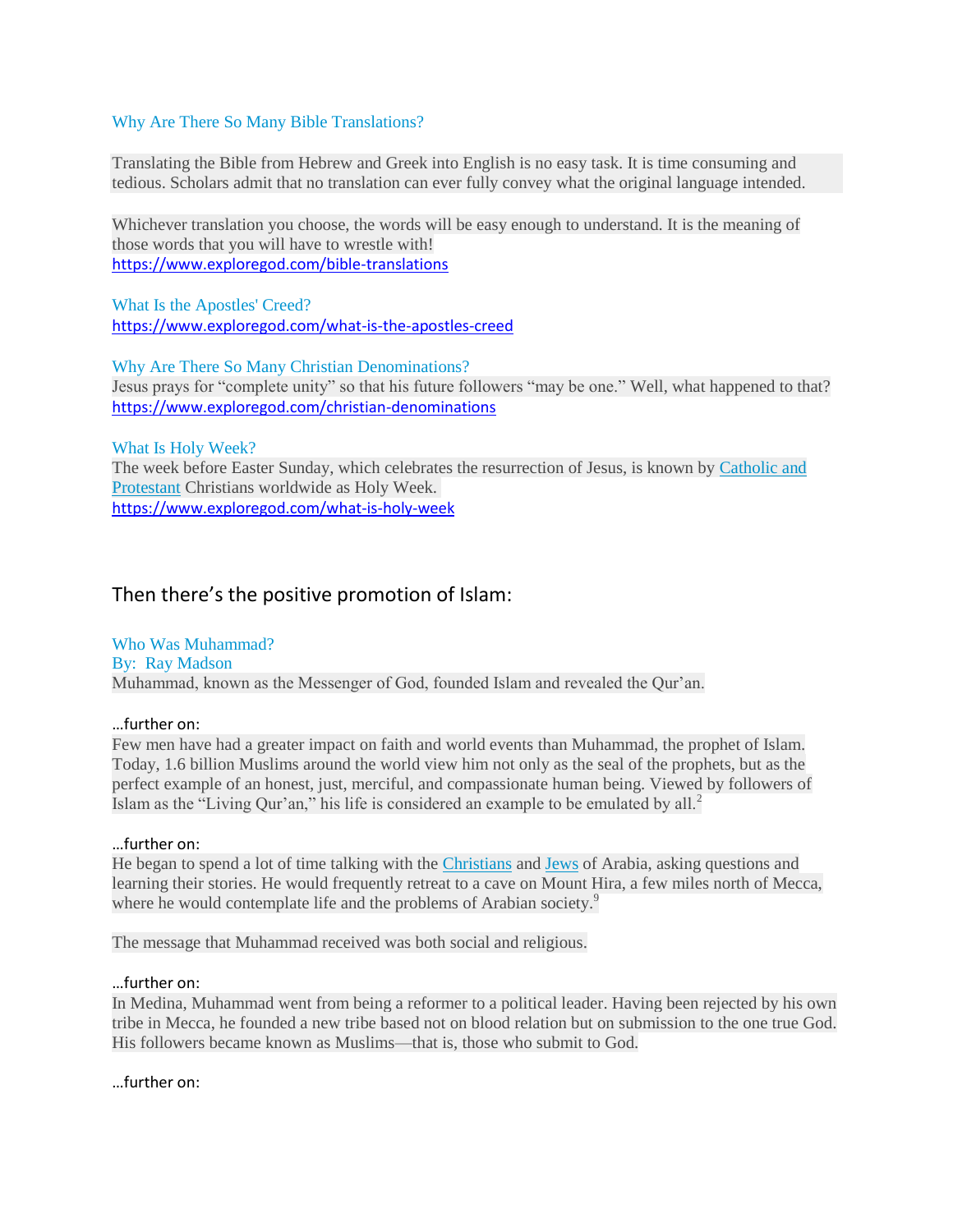Over the next two years Muhammad established his control over all the peoples of Arabia. Those who resisted were defeated, and many converted to Islam.

#### …conclusion:

The movement Muhammad started 1,400 years ago on the Arabian Peninsula has spread across the world. Today [Islam](https://www.exploregod.com/what-is-islam) is the second-largest and one of the fastest-growing religions in the world. Muslims can be found on every continent and in every culture. From a humble and tragic beginning, Muhammad grew to be a man who changed the world.

<https://www.exploregod.com/who-was-muhammad>

<https://www.exploregod.com/what-is-ramadan>

# What Is the Qur'an?

#### By: Ray Madson

For Muslims, the Qur'an contains the revelation of God. What exactly is this book? To many in the West, Islam is a strange and unfamiliar religion forever linked with terrorism and the events of September 11, 2001. Terms like "Islamist," "sharia law," and "jihad" elicit fear. People wonder whether **[Islam](https://www.exploregod.com/what-is-islam)** promotes violence or is a peaceful religion as many Muslims claim.

#### …further on:

Unlike the Scriptures of Christianity and Judaism, which have been widely translated and disseminated in common languages, the Qur'an is believed to be untranslatable. Until modern times, it was printed only in Arabic. Even now, when the Qur'an is translated into other languages, it is considered an interpretation or commentary, not actually the Qur'an.

# …further on:

# **God's Final Revelation**

For the 1.6 billion Muslims in the world, the Qur'an is believed to be the literal, perfect, eternal, and unchangeable word of God. Unlike the [Bible](https://www.exploregod.com/bible) that came before it, the Qur'an is thought to be uncreated and eternal, existing in heaven with God in the Arabic language.<sup>7</sup> Muhammad is considered an intermediary in the revelation of the Qur'an, not its author.

Muslims see Islam as the true religion of God; its existence predates Muhammad. They regard Islam as the oldest of the monotheistic faiths reflecting the true revelation of God, which began with Adam and includes Abraham, Moses, and Jesus, among many other prophets. Therefore, the Qur'an is the final book in a line of revelation that includes the Torah, the psalms of David, and the gospel message of Jesus.

Muslims judge that these earlier revelations have been corrupted over time. After the death of the earlier prophets, heretical and strange beliefs infiltrated the Torah and the gospel, altering God's pure revelation. Christian doctrines—such as the [deity of Christ,](https://www.exploregod.com/how-can-we-know-if-jesus-is-god-video) the death of Jesus on the cross, and the [Trinity—](https://www.exploregod.com/what-is-the-trinity)are seen as human fabrications that distort the true revelation of God. Because of this, God gave Muhammad the Qur'an as a final correction of these "before books." Unlike its predecessors, the Qur'an is incorruptible and protected by God.

…conclusion: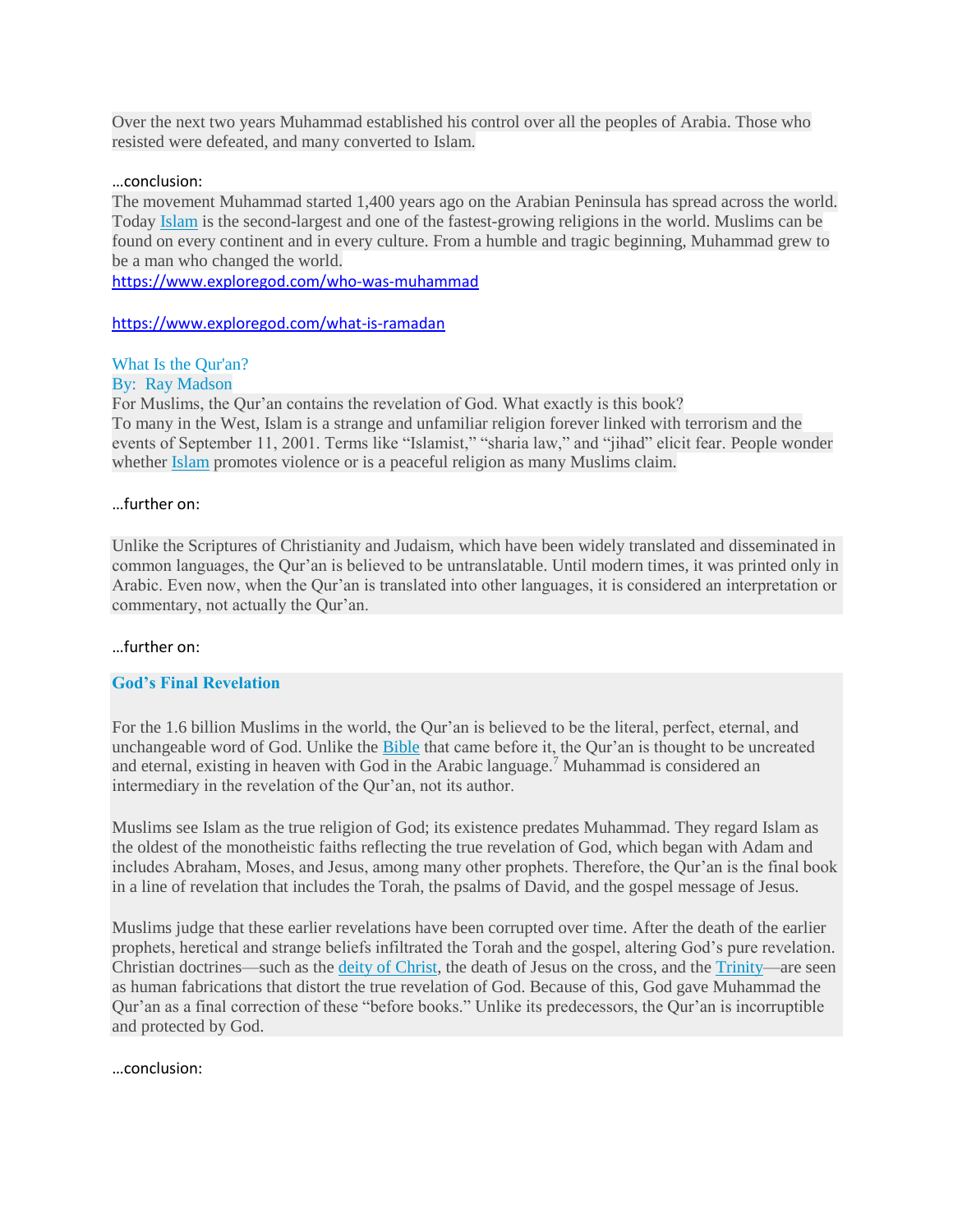# **A Way of Life**

For the past 1,400 years, the Qur'an has served as a basis for Islamic law and a guide for daily life. Muslims throughout history have believed that the Qur'an is the literal, eternal, unchangeable Word of God.

For Muslims around the world, the Qur'an provides the immutable principles necessary to walk the straight path in life.

<https://www.exploregod.com/what-is-the-quran>

What Is Islam? By: Norton Herbst

Confused about Islam? This article, edited by a devout Muslim, gives a fair perspective.

Although Islam traces its historical roots back to Abraham over 3,500 years ago, Islam is a relatively recent arrival on the world religion scene.

Islam emerged around 610 CE, when [Muhammad—](https://www.exploregod.com/who-was-muhammad)the founder of the religion—said he received the first of many revelations from [God.](https://www.exploregod.com/who-is-god) Muhammad was living in what is now Saudi Arabia, a region then deeply steeped in tribal divisions and belief in many gods. Muhammad reported that these divine revelations challenged him to reject polytheism and instead worship one god: Allah.

After Muhammad began to gain followers in Mecca, city leaders became threatened and forced the prophet to leave. He was welcomed in the city of Medina, where he became ruler and "Islam was to become for the first time a social and political order."

In the years that followed, Muhammad won many converts and his influence spread rapidly through several Arabian tribes. Returning to Mecca, he took control of the city, destroyed the idols, and established his rule and beliefs.

By the time of Muhammad's death in 632 CE, Islam dominated the Arabian Peninsula. Its influence quickly spread throughout the Middle East and much of Africa and Asia. Today, there are over 1.6 billion Muslims in the world. $2$ 

# …further on:

Scholar Michael Sells explains the logic: "If anyone could produce anything like it, the Qur'an was a human creation and Muhammad a false prophet. If, however, no one else could produce anything like it, then the Qur'an was clearly beyond the capacity of a human being, and Muhammad was not its author, but simply its messenger."<sup>3</sup>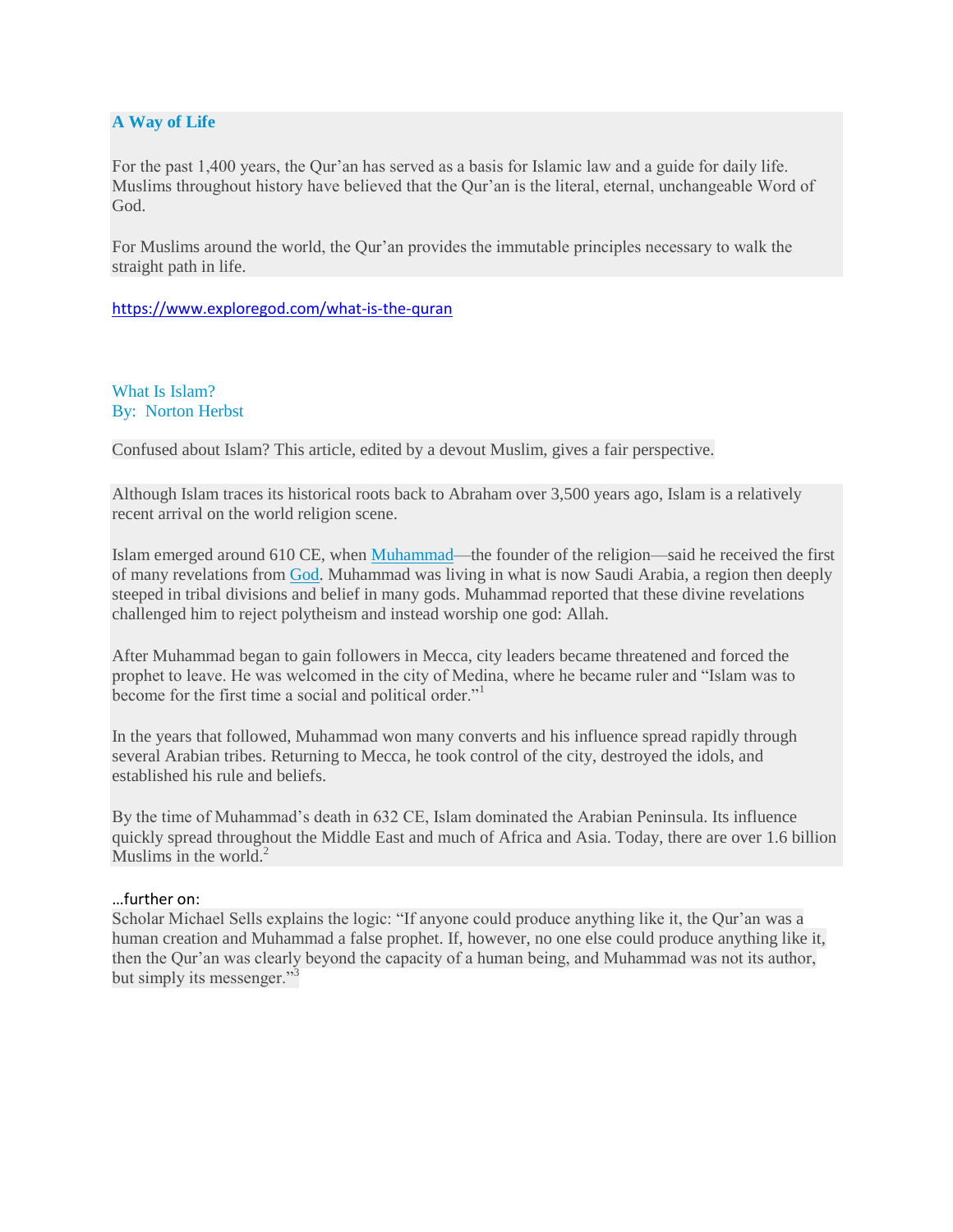#### **Jihad**

Other significant Islamic practices include dietary restrictions, modesty in dress, marriage, and *jihad*. <sup>5</sup> This last concept is especially controversial.

Muslim scholar Reza Aslan explains that *jihad* means literally "a struggle" or "a striving," and in its primary connotation refers to "the struggle of the soul to overcome the sinful obstacles that keep a person from God."<sup>6</sup> But after 9/11 and other publicized acts of terror connected to Islamic extremists, many Westerners think of its secondary connotation: any struggle—including violence—against perceived oppression and tyranny.

As Aslan notes, extremists have used this definition "to give religious sanction to what are in actuality social and political agendas."<sup>7</sup> But this is not in keeping with the way most Muslims understand the term today.

#### <https://www.exploregod.com/what-is-islam>

<https://www.exploregod.com/who-is-isis>

#### Is Allah God? By: Ray Madson

The word "Allah" comes from the Arabic *al-ilah*, meaning "the God." It is closely related to the Aramaic *Alaha* and the Hebrew *Eloah*. Eloah is the singular form of the more common *Elohim,*which is the Hebrew word used for God in Genesis  $1:1<sup>1</sup>$ 

# …further on:

There are some definite similarities in the Christian and Islamic understandings of God. Christians and Muslims believe in one all-powerful, all-knowing God who created all things. Both agree that God communicates with people through both his spoken and written word. They also both believe in heaven and hell, angels and demons, and sin and forgiveness.

Christianity and Islam even share a common heritage. Both are monotheistic religions that claim to worship the God of Abraham. Each religion traces its origins all the way back to Adam, the first man. Christianity and Islam share more than twenty prophets and embrace many of the same stories and traditions, including the great flood and the virgin birth of Jesus.

However, when we look beyond these foundational issues, Christianity and Islam diverge greatly. Christians believe in a [Trinitarian God](https://www.exploregod.com/what-is-the-trinity) (one God existing in three persons). Muslims believe in an absolute monotheism—God is one and indivisible, without distinction in persons. Islam maintains that God is unknowable and completely free—not bound by rules, covenants, or even his own word.<sup>4</sup> Christians, on the other hand, believe in a covenant-making God who is true to his word and always keeps his promises. He is a God who can be intimately [known](https://www.exploregod.com/knowing-god) and who reveals himself personally to his people.

# …further on:

Can people of two religions worship the same God?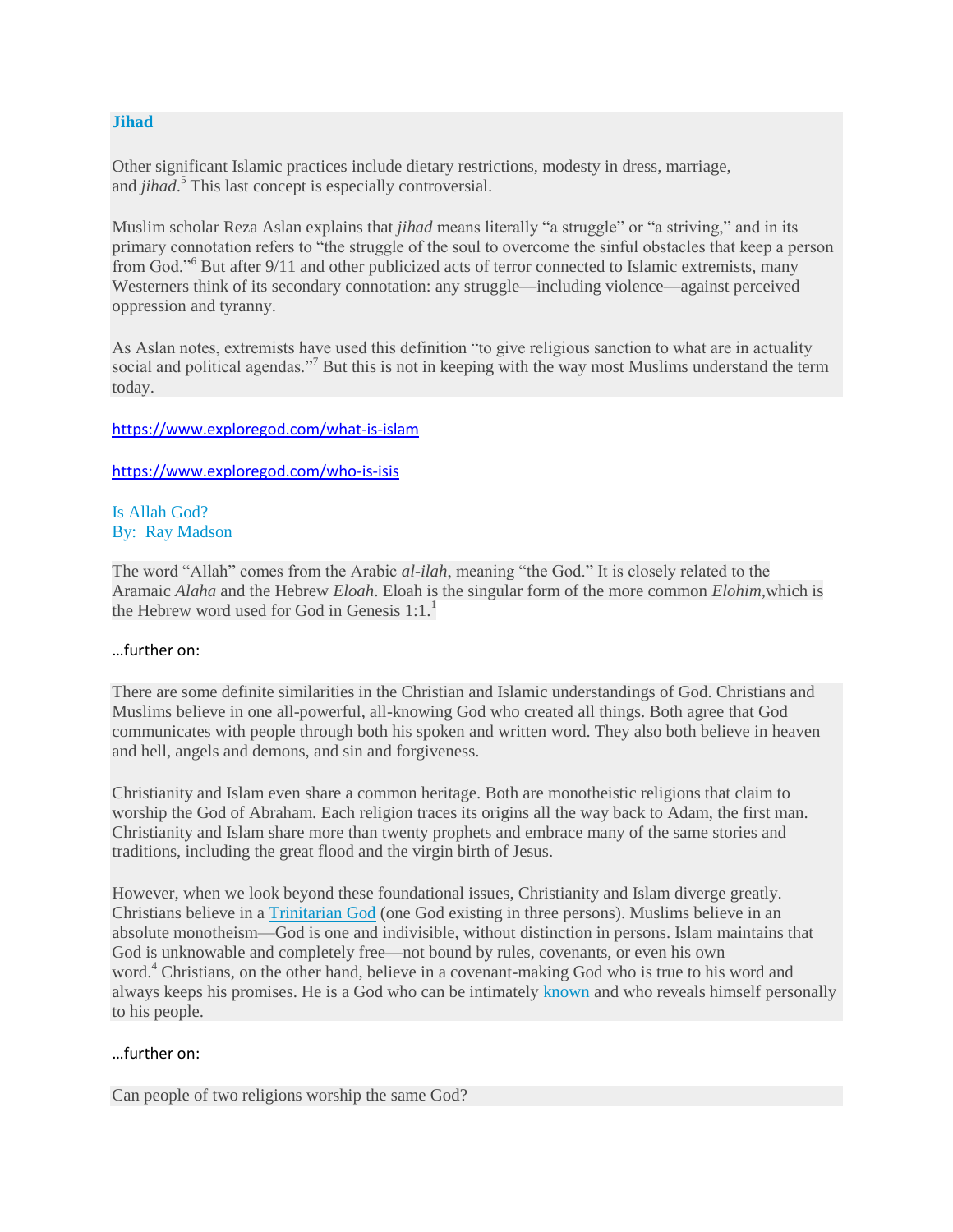Christians and Jews practice separate religions and hold substantially different beliefs about the nature of God. Yet most Christians—even though they believe that they have a more "complete" view of God than the Jewish understanding—still hold that they worship the same God: the God of Abraham, Isaac, and Jacob.

# …further on:

In the fourth chapter of the Gospel of John, Jesus talks to a Samaritan woman at a well, and she turns the conversation to the topic of worship. She compares the worship practices of the Samaritan religion with those of the Jews, questioning him about their differences. Jesus responds, "You Samaritans worship what you do not know; we worship what we do know, for salvation is from the Jews. Yet a time is coming and has now come when the true worshipers will worship the Father in the Spirit and in truth."<sup>6</sup>

Though the opportunity presented itself, Jesus never told the woman that she worshiped the wrong God or a false god. He said only that she did not know the God whom she was worshiping. In fact, Jesus said that more important than where or how we worship is the need to worship in the **[Spirit](https://www.exploregod.com/who-is-the-holy-spirit) and in truth**. God was and is looking for worshipers who know him relationally and understand the truth about him.

What is that truth? According to Jesus, he is.

<https://www.exploregod.com/is-allah-god>

# Here are a variety of other topics to look through – remember we have only put partial clippings of each where we saw serious and damaging lies:

# Why Doesn't God Get Rid of Evil Now?

Perhaps in God's eyes, the "lesser evil" is to allow his own people to continue to experience this transitory suffering, while the millions who are lost are given a little more time to be found. <https://www.exploregod.com/why-doesnt-god-get-rid-of-evil-now>

# Is There a Hell?

But God has given us a choice.

In order to honor our freedom, God does not require that we receive the forgiveness he lovingly extends to us. He respects our ability to make our own decisions. If we refuse a relationship with him, he grants our desire. But for those who love him and long to be connected to him, he gives life everlasting.

Maybe this is why C. S. Lewis said, "There are only two kinds of people in the end: those who say to God, 'Thy will be done,' and those to whom God says, in the end, '*Thy* will be done.' All that are in hell choose it. Without that self-choice, there could be no hell."<sup>9</sup>

# <https://www.exploregod.com/is-there-a-hell>

# History of Valentines Day

In 496 CE, Pope Gelasius I established the feast day of Saint Valentine. However, it's unclear to whom Gelasius was referring when he instituted the holiday.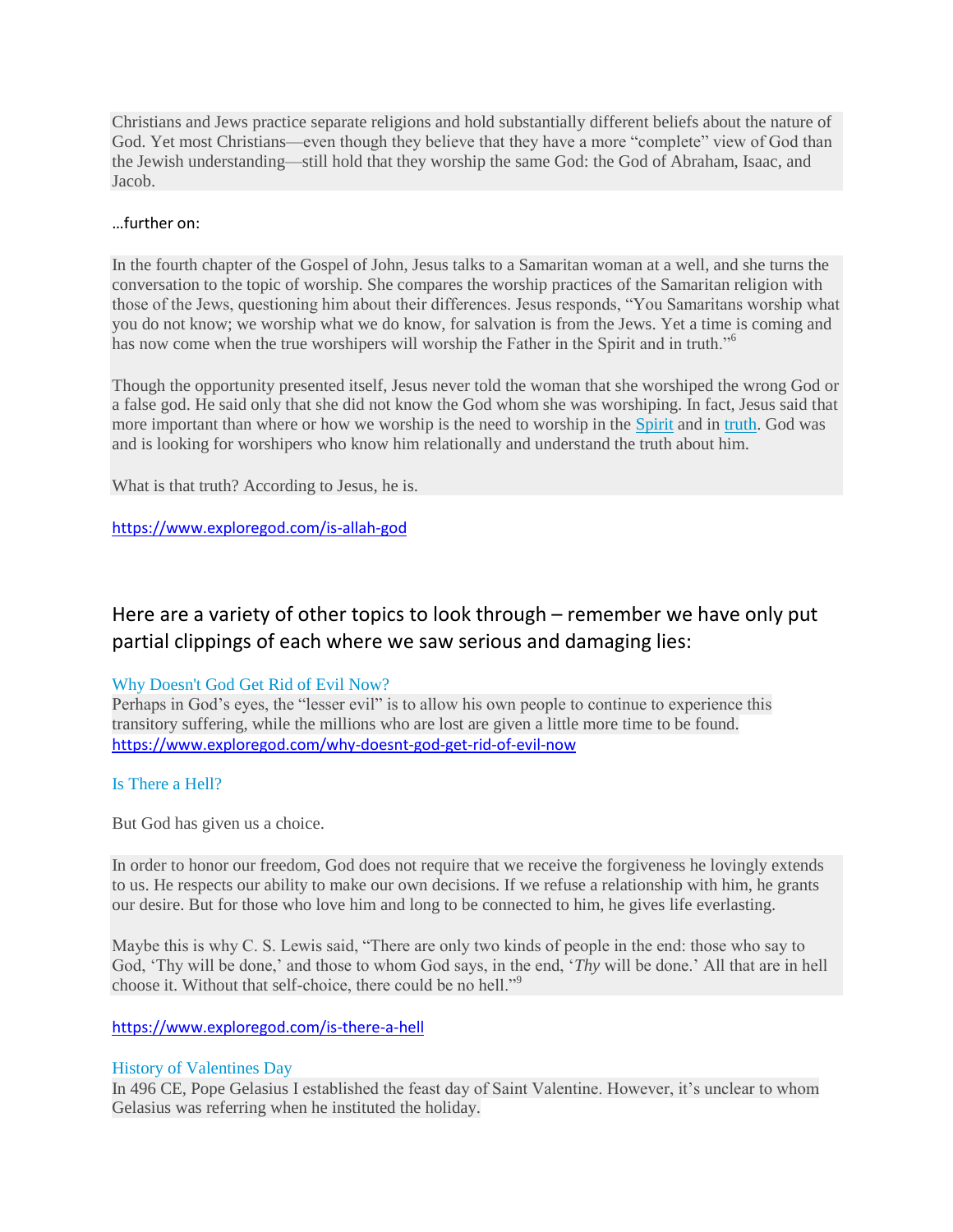#### <https://www.exploregod.com/history-of-valentines-day>

#### The Big Bang and the Existence of God

If both theories are accepted as reliable, we are faced with almost unavoidable theistic implications. Who but an eternal, uncreated being who exists outside of time and space could have preceded and initiated the Big Bang? Just such a being is what theists believe [God](https://www.exploregod.com/god) to be.

#### …further on:

For those who accept the Bible to be true, the Big Bang came as no surprise. Whereas all other ancient religious books hold that matter was eternal and that the gods had evolved *out of* that matter, the Bible alone proclaimed that God (not matter) was eternal.<sup>7</sup>

For those who are uncomfortable with any overlap between science and religion, the news came as a bit of a shock. For decades, the idea of the Big Bang was fiercely resisted by scientists who preferred to live in a "steady-state" universe.

#### <https://www.exploregod.com/big-bang-existence-of-god>

#### A Deeper Look at the Bible and the Big Bang

However, most of us who demand to see a [miracle](https://www.exploregod.com/do-miracles-break-the-laws-of-nature) must be content with something a bit more indirect in the same way that the police solve crimes with fingerprints or the proverbial "smoking gun" left behind at a crime scene.

<https://www.exploregod.com/the-bible-and-the-big-bang-paper>

#### Are Atheists And Christians Enemies?

But it is also true that *individual* atheists and Christians might have much in common. They may be members of the same family or residents of the same neighborhood. They may share the same profession or employer. Together they may love their friends, serve their community, champion the rights of the disadvantaged, protect the peace, or work for justice—all while disagreeing about the [existence of God.](http://www.exploregod.com/is-there-a-god)

It is possible for those with opposing views to disagree strongly, present their arguments openly, and dialogue respectfully. Some may be won to a new view by such tactics; many will not. But the more the two groups are willing to engage truthfully and respectfully as opponents rather than enemies, the clearer their differences will appear—something both sides desire.

Amicable opponents may do what enemies find it impossible to do: avoid mockery, reject [intolerance,](http://www.exploregod.com/religious-intolerance) refuse to engage in hateful rhetoric, listen well, and act with kindness.

#### …further on:

#### **Refuse Hateful Rhetoric**

"One bad thing about the new atheist books is they weren't just saying that religion is wrong, they were actually saying that even *respect* for religion is wrong," says author and pastor Timothy Keller. "That's a recipe for disaster, and certainly doesn't bring about civil discourse at all."<sup>3</sup>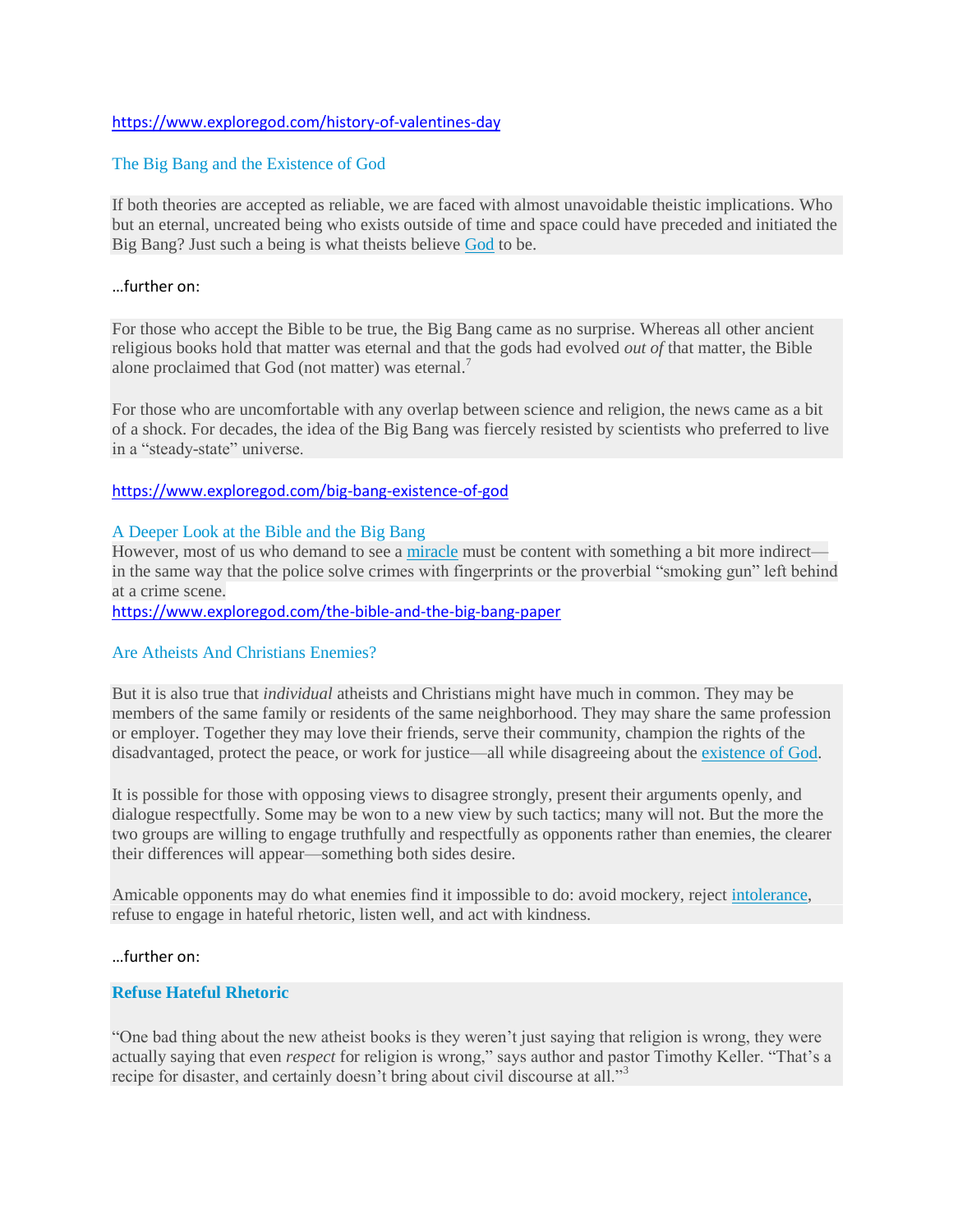Disrespectful, hateful rhetoric is counterproductive, whether it is offensive placards waved by Westboro Baptist Church protesters or references from the pages of best-selling books like Richard Dawkins's *The God Delusion.* For instance, Westboro protesters frequently brandish signs containing harmful, hateful, and hurtful messages, often declaring that God hates homosexuals, the media, and America.

On the other hand, militant atheist Richard Dawkins calls the [God of the Old Testament](http://www.exploregod.com/old-testament-vs-new-testament-a-tale-of-two-gods) "arguably the most unpleasant character in all fiction: jealous and proud of it; a petty, unjust, unforgiving control-freak; a vindictive, bloodthirsty ethnic cleanser; a misogynistic, homophobic, racist, infanticidal, genocidal, filicidal, pestilential, megalomaniacal, sadomasochistic, capriciously malevolent bully."<sup>4</sup>

Both approaches are unproductive and fail to encourage open, honest conversation. Such tactics are damaging to respectful, reasoned discourse.

<https://www.exploregod.com/are-atheists-and-christians-enemies>

# Can I Trust the Bible?

By: Norton Herbst

The Bible can be a tough book to swallow. Strange stories, descriptions of an unseen God, a man rising from the dead? Perhaps we should just go ahead and conclude as Mark Twain did: "[The Bible] is full of interest. It has noble poetry in it; and some clever fables; and some blood-drenched history; and some good morals; and a wealth of obscenity; and upwards of a thousand lies."

Here's the key question: Can we trust the Bible? Can we genuinely believe what it says about history, life, truth, and [God?](https://www.exploregod.com/god) Can it stand up to the scrutiny of historians, scientists, and common sense? Or is it no different than books about Zeus or Santa Claus?

<https://www.exploregod.com/can-i-trust-the-bible>

# What is Original Sin?

# By: Norton Herbst

What's so bad about eating an apple, anyway? And what does original sin have to do with us today? Adam was but human—this explains it all. He did not want the apple for the apple's sake, he wanted it only because it was forbidden. The mistake was in not forbidding the serpent; then he would have eaten the serpent. *Mark Twain<sup>2</sup>*

The opening chapters of the [Bible](https://www.exploregod.com/bible) tell a tragic story. It starts off promising: trees and sunlight, flying birds and swimming fish, a beautiful garden and a couple to cultivate it. But after a blissful beginning, the story goes downhill quickly.

Adam and Eve ignore God's instructions and eat the only fruit that is forbidden to them. Their actions bring sorrow, suffering, and death into the world. Worse still, the Bible suggests that we have inherited this sinful nature and its consequences from them.<sup>3</sup>

<https://www.exploregod.com/what-is-original-sin>

I Like Jesus, Just Not Christians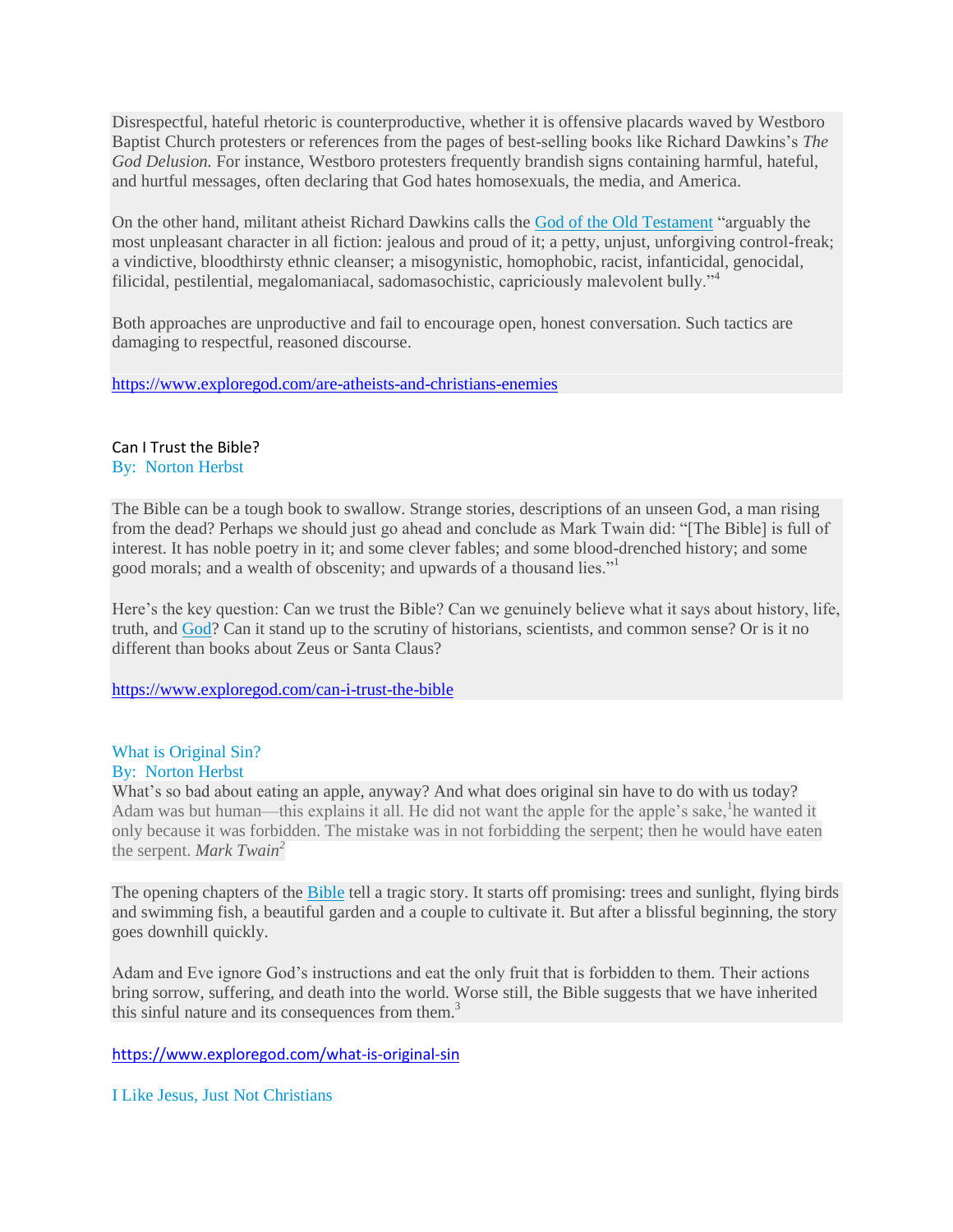The accounts recorded in the New Testament of the Bible make for some interesting reading. There the reader can get to know the real Jesus, through the words of those who knew him best. The first ragtag band of Christians, who are featured in the Bible, were prostitutes and fishermen; lawyers and taxcollectors; doctors and the sick, blind, and lame*.*

Christians believe Jesus was and is more than a mere figurehead for a bunch of shady-characters-turnedgoody-goodies and recovering hypocrites. More than a wise teacher. More than a prophet. More than a man.

Though Christians are meant to represent Jesus on earth, they are still humans—and therefore flawed. Becoming like Jesus doesn't happen overnight. It is a lifelong process of spiritual growth and discovery from the moment one makes the decision to [follow him.](https://www.exploregod.com/what-does-it-mean-to-follow-jesus)

#### <https://www.exploregod.com/i-like-jesus-just-not-christians>

#### Why Are Christians So Hypocritical?

Christians are notorious for being hypocritical. Why is that?

A recent study found that among the various perceptions of Christians, the third most common is that they're hypocritical.<sup>1</sup> Eighty-five percent of respondents between the ages of sixteen and twenty-nine voiced this reaction to Christians.<sup>2</sup>

#### …further on:

Most of us can highlight a myriad of examples of similar inconsistencies today: the communist leader who lives like a king while the common people stand in line for a loaf of bread; the vegetarian who slips quietly into a burger shop for a secret indulgence; the politician who claims to have principles yet changes her policy after reading the polls. The list goes on.

#### …further on:

The problem arises when we pretend that we're better than we really are. We act nice, but really we backstab and manipulate. We want people to think we're truthful, but actually we are quite deceptive. Most people would say that you're a good person, but the skeletons in your closet might change their minds.

#### …conclusion:

Will Christians continue to be hypocritical? Unfortunately, some will. But for those who humbly acknowledge their [sin](https://www.exploregod.com/what-is-sin) to themselves, to God, and to the world, there is no room for hypocrisy—only a desperate need for a savior.

<https://www.exploregod.com/why-are-christians-so-hypocritical>

#### What Do I Have To Do To Get Into Heaven?

According to the Bible, human beings live with the emptiness and anxiety of wondering whether we measure up because we all know, deep inside, that we *don't* measure up. We have consciences that tell us we have fallen short of God's standard. As a result, we live under the crushing burden of guilt and its inevitable companion, shame.

We have a landmine inside, just waiting to go off.

#### …further on:

*Really?* you might be thinking. *That's it? Just believe?*